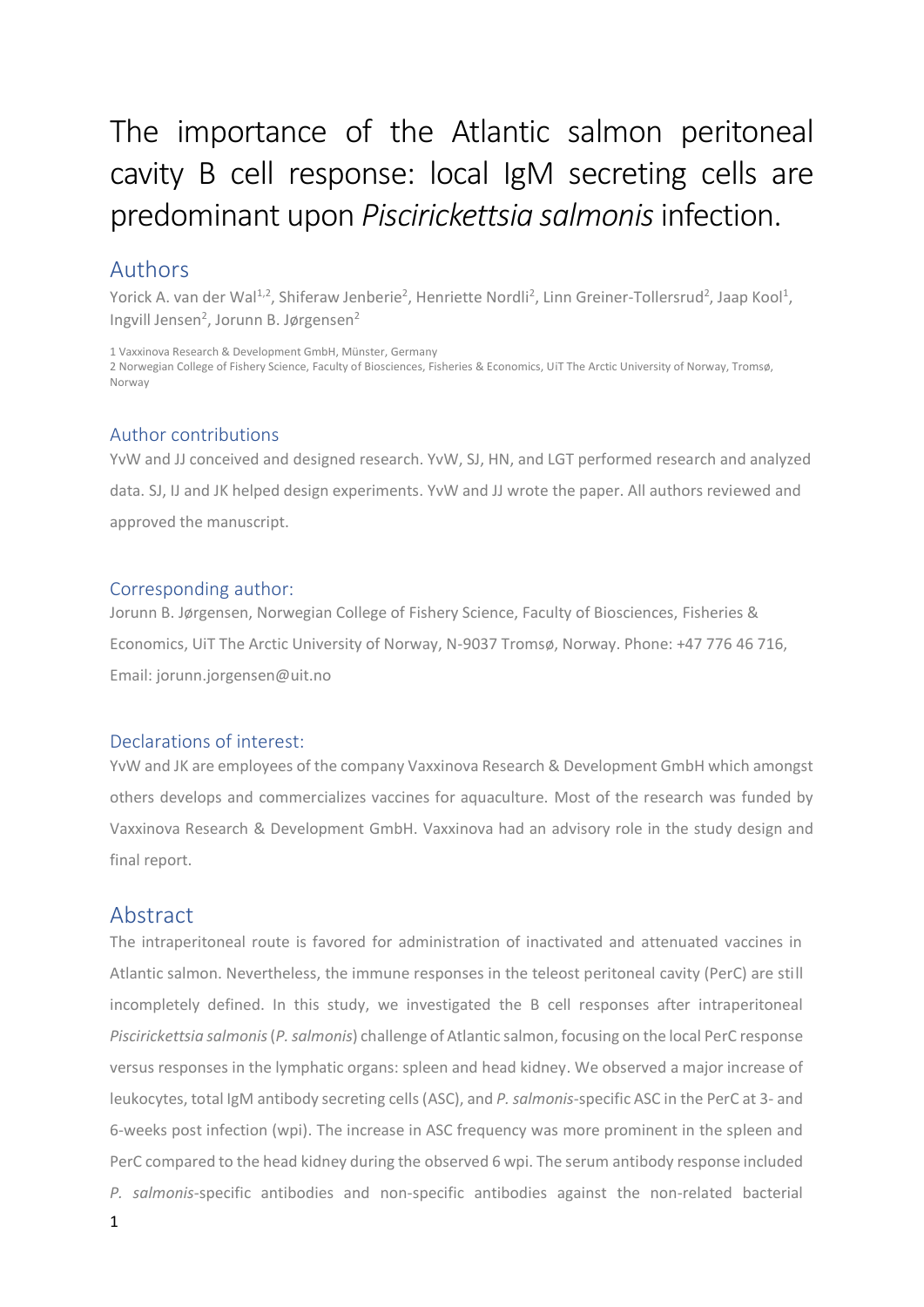pathogen *Yersinia ruckeri* and the model antigen TNP-KLH. Finally, we present evidence that supports a putative role for the adipose tissue in the PerC immune response.

# Key words

*Piscirickettia salmonis*, Atlantic salmon, peritoneal cavity, ELISpot, B cell, adipose tissue

# Abbreviations

Ab (Abs) – antibody (antibodies) ASC – antibody-secreting cell(s) AT – adipose tissue DC – dendritic cells Dpi – days post infection HK – head kidney IP - intraperitoneal NC – negative control *P. salmonis – Piscirickettsia salmonis* PerC – peritoneal cavity SRS – salmonid rickettsial septicemia TLRs – Toll-like receptors Wpi – weeks post infection *Y. ruckeri – Yersinia ruckeri*

# 1 Introduction

Although humoral responses are crucial to the protection induced by vaccines, in depth studies on B cell biology, including how the exposure to pathogens initiates B cell responses and leads to subsequent antibody (Ab) production in Atlantic salmon (*Salmo salar L*) are elusive. Teleosts lack germinal centers and follicular structures, which in mammals have roles in the proliferation and differentiation of B cells to plasma cells, and there is no class switching. Furthermore, the mechanisms and limitations of immunological memory in teleosts are still being questioned (Yamaguchi et al. 2019). One reason for this is that the teleost secondary immune response results in only slightly higher Ab responses than the primary response (Cossarini-Dunier 1986). By contrast, 100-1000 times more antibodies are produced in the mammalian secondary response. Like mammals, teleosts have non-specific or natural Abs that are present without prior specific antigen encounters (Magnadóttir 2006), but their role in immune responses after pathogen encounters remains to be elucidated. Finally, the existence of affinity maturation of Abs in teleosts has been questioned, but several recent studies have identified the occurrence of affinity maturation in bony fish (Wu et al. 2019a; Wu et al. 2019b; Ye et al. 2013). Nevertheless, the location and mechanisms of the teleost affinity maturation are still largely unknown (Magor 2015), and the affinity maturation in fishes is generally considered as much less efficient than in mammals (Kaattari 2002). The absence of true germinal centers is often provided as an explanation, resulting in an inefficient selection of highaffinity clones (Magor 2015; Muthupandian et al. 2021).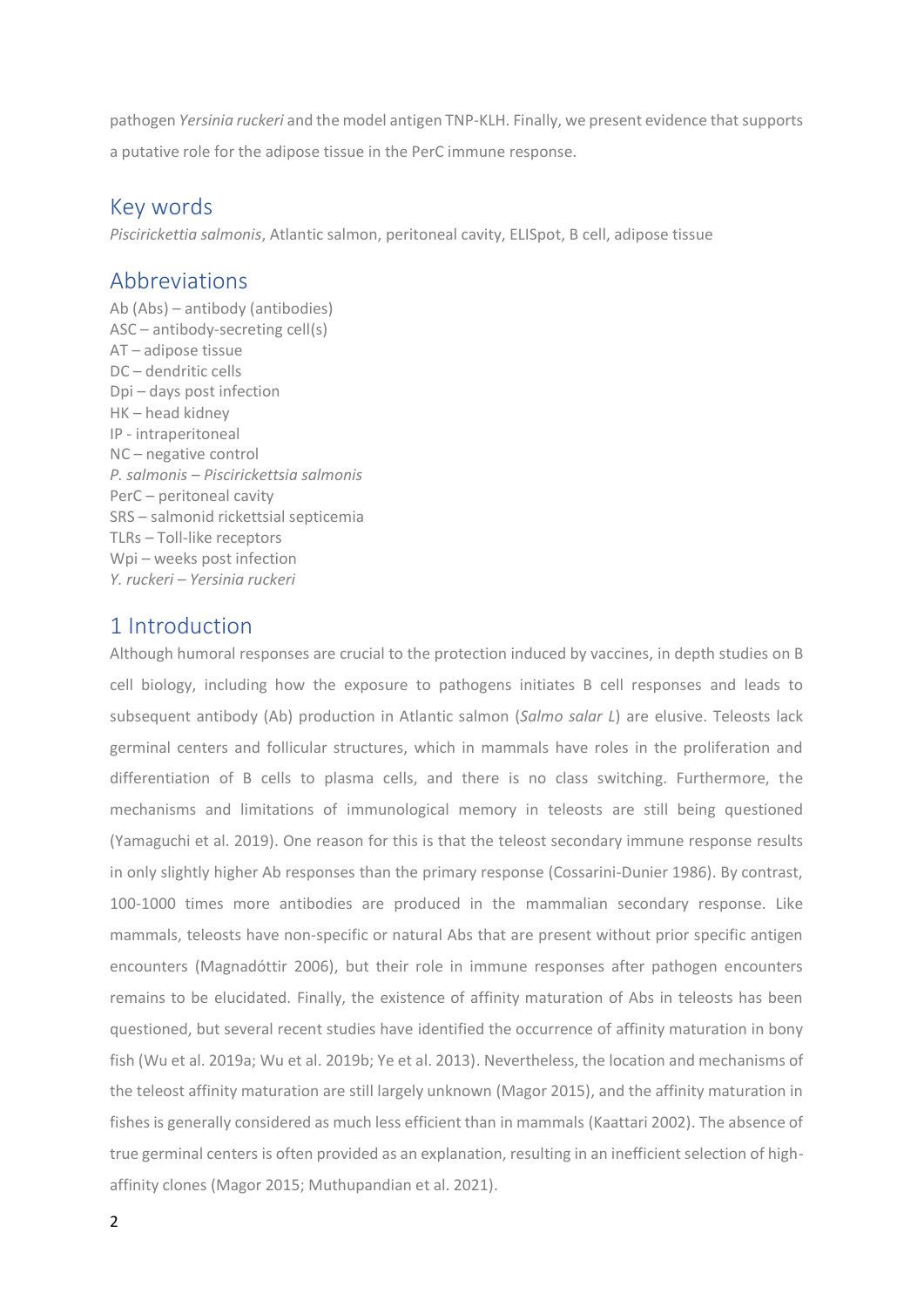Only recently, the role of local B cell responses in the peritoneal cavity (PerC) of teleosts has gained more attention. This is remarkable because intraperitoneal injection (IP) is the most commonly used route of vaccine administration in Atlantic salmon (Plant and Lapatra 2011). Castro et al. (Castro et al. 2017) found an increase of B cell numbers in the PerC within 2-3 days after IP stimulation of rainbow trout with *Escherichia coli* or viral haemorrhagic septicaemia virus. After 6 days, they also observed a significant increase of antibody secreting cells (ASC) in the PerC. In concordance with these results, Jenberie et al. (Jenberie et al. 2020) showed a significant increase in ASC in the PerC after IP challenge with salmonid alphavirus subtype 3 (SAV3) over a period of nine weeks. In this study, the increase of ASC in the PerC was higher than in the head kidney (HK) and spleen. This raises questions on the formation, location, and migration of ASC after IP stimulation with different pathogens. Additionally, Pignatelli et al. (Pignatelli et al. 2014) suggested an immunological role for the adipose tissue (AT) in the rainbow trout PerC, where it may take part in regulating PerC immune responses. Clarifying the participation and contribution of B cell responses after IP encounter with pathogens or immunogens, is crucial to perceive how the PerC and the systemic sites interplay, and how this affects the overall humoral immune response. In the future, an extended understanding of the dynamics between different immune sites in bony fish may give clues on how to improve protective responses against diseases for which effective vaccines are currently lacking.

One such a disease is salmonid rickettsial septicemia (SRS), a severe systemic disease that mainly affects salmonid species and was first described in 1989 (Rozas and Enríquez 2014; Fryer et al. 1992). SRS is a major concern for the Chilean aquaculture industry, where it causes severe mortalities and, in extension, annual economic losses estimated at USD \$700 million (Maisey et al. 2017). The facultative intracellular bacterium *Piscirickettsia salmonis*(*P. salmonis*) causes SRS (Fryer et al. 1992). The natural route of infection for *P. salmonis* is through the gills and wounds in the skin, leading to a systemic infection (Smith et al. 1999). The bacteria are targeting hepatocytes and liver associated macrophages, as well as kidney, spleen, and peripheral blood macrophages (reviewed in (Almendras and Fuentealba 1997). Over thirty vaccines containing *P. salmonis* are currently available for aquaculture in Chile. Most of these vaccines are inactivated or subunit vaccines, while a recent vaccine contains a live-attenuated strain (Maisey et al. 2017; Servicio Agrícola y Ganadero 2020). Even though initial experimental tests for the vaccines show promising protection shortly after vaccination (usually around 600 degree-days), the tested vaccines failed to protect at 1500 degreedays (Intesal Febuary 2014). The knowledge concerning the host response to this pathogen is still limited and mainly based on *in vivo* transcriptomics or *in vitro* studies(Rozas and Enríquez 2014). This incomplete understanding of the Atlantic salmon immune responses probably contributed to the inability to develop efficacious vaccines against *P. salmonis* for thirty years.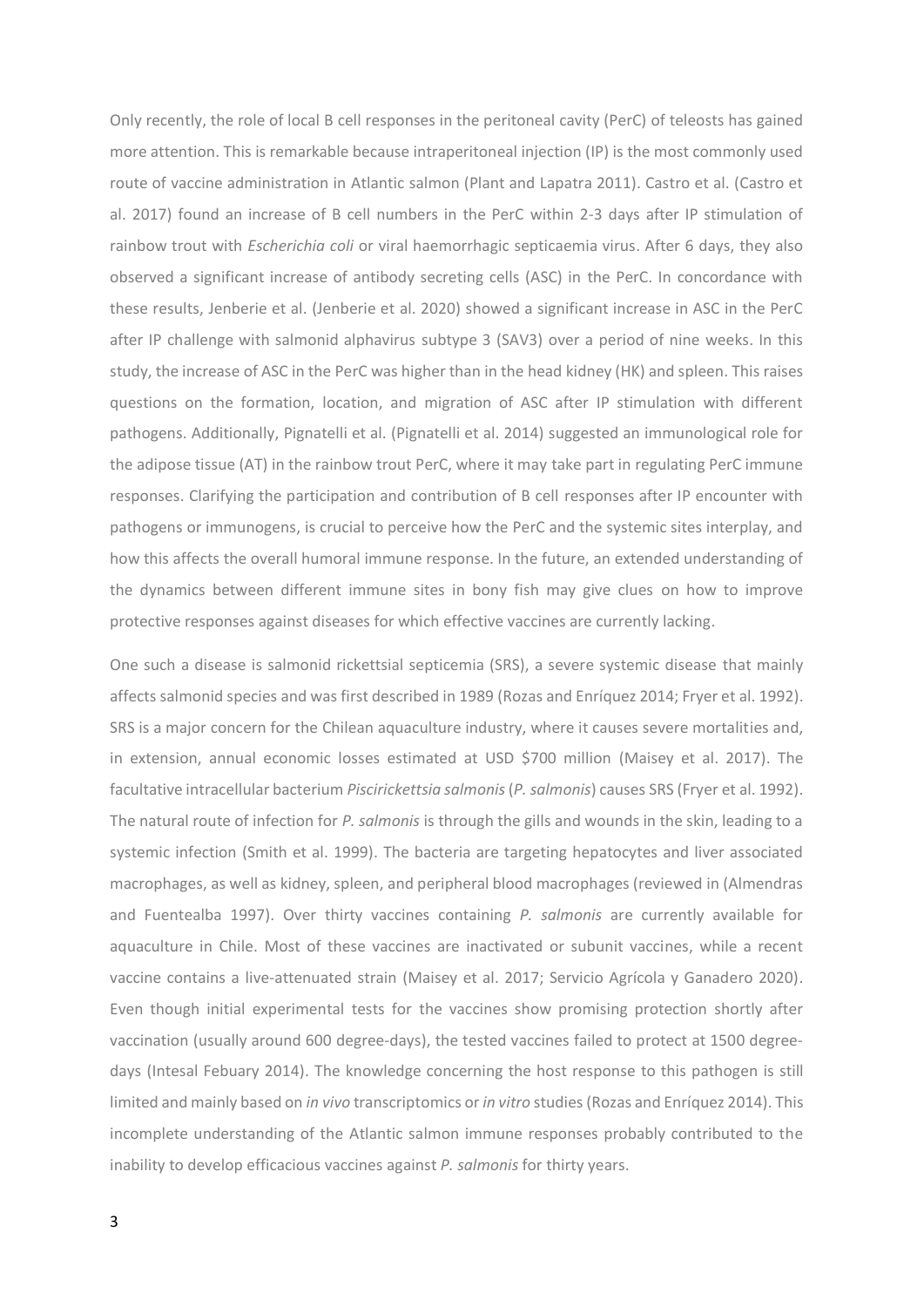To explore how B cell responses are induced upon infection with a bacterial pathogen, we here examined the characteristics of Atlantic salmon humoral responses in various sites, including the PerC, spleen, and HK after IP challenge with *P. salmonis*. We observed a major increase of leukocytes, total IgM ASC, and *P. salmonis*-specific ASC in the PerC. Additionally, we found that the early response included an induction of non-specific Abs. To our knowledge, this is the first description in a teleost species that a bacterial infection in the PerC elicits a strong local antigen specific Ab response over the course of several weeks. This raises the question where and how local and systemic responses develop after IP immunization in salmon. Correlations between serum Abstitre and frequency of ASC in the PerC and spleen suggest that this early Ab production is mainly located in these two sites. In accordance with earlier studies (Veenstra et al. 2018; Pignatelli et al. 2014), the infection induced the upregulation of different immune genes, including markers for different B and T cell populations and professional antigen presenting cells, in the PerC AT. This indicates its role as an immune site in salmonids. Finally, we discuss how the strong immune response in the PerC could influence the predicted efficacy of vaccines.

## 2 Materials and methods

#### 2.1 Bacterial strains and antigen

*P. salmonis* strain PM15972 (EM-90-like) was obtained from Marcos Mancilla (ADL Diagnostic Chile), cultivated for two passages on PSA agar plates at 17,5°C (as described in Henriquez et al., 2015), and harvested after 5 days. The harvested bacterial suspension had an OD600 of 0,210, corresponding to around 7 x 10<sup>7</sup> CFU/mL, and was kept on ice until use as challenge material. *P. salmonis* antigen for ELISpot and ELISA was generated by heat-inactivation (60°C for 15 minutes) and sonication (90 cycles for 2 minutes) of the challenge material. *Yersinia ruckeri* (*Y. ruckeri*) strain CCUG 14190, A4-53 was obtained from Lill-Heidi Johansen (NOFIMA) and cultivated on LB agar and in liquid LB medium at room temperature. *Y. ruckeri* antigen was generated by heat inactivating (65°C for 30 minutes) and sonicating (90 cycles for 2 minutes) a liquid culture at  $0.8$  OD $_{600}$ .

### 2.2 Fish and *P. salmonis* challenge

Atlantic salmon presmolts (Aquagen standard) were produced and housed at the Tromsø Aquaculture Research Station in fresh water at 10°C and acclimatized to the tank for three weeks. Fish were kept at 24 h light and were fed commercial feed (Skretting) according to appetite. At the start of the experiment, the mean weight of the fish was 56,2 g. Fish were starved one day before challenge or sampling and anesthetized (40  $\mu$ g/mL) or euthanized (80  $\mu$ g/mL) using benzocaine (ACD Pharmaceuticals) before handling. The Atlantic salmon were randomly allocated to two tanks: 40 fish for infection and 24 for control. Fish were IP challenged with 0,1 mL *P. salmonis* (0,21 OD<sub>600</sub>, corresponding to approximately 7 x  $10^6$  CFU/fish) or injected IP with 0,1 mL PBS to form the negative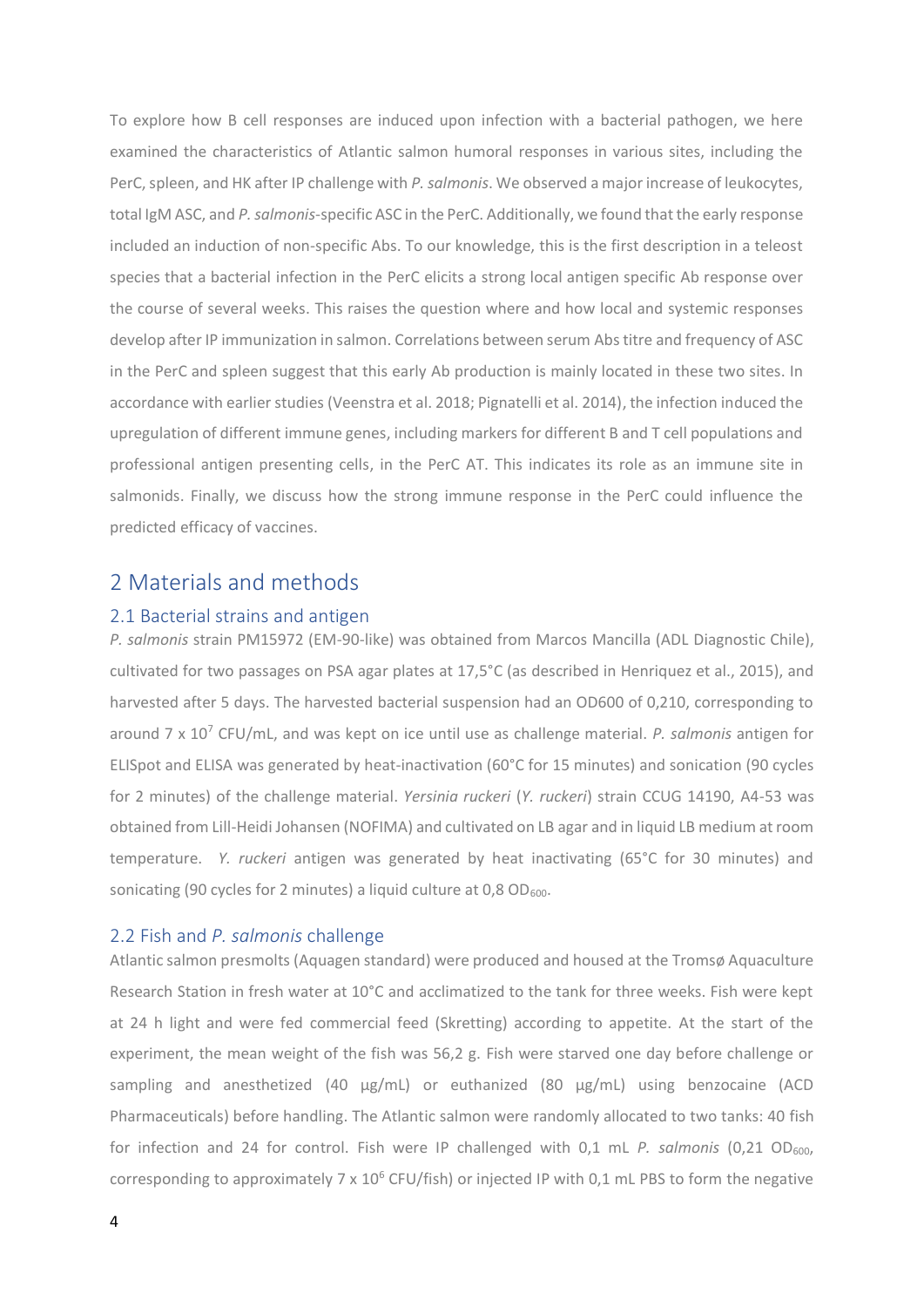control (NC) group. In addition, four fish were sampled at day 0. The animal experiment was evaluated and approved by the Norwegian Food Safety Authority (ID 21507).

#### 2.3 Sampling and Leukocyte isolation

Blood, PerC cells, AT (see figure 3e), liver, spleen, and HK were sampled from 8 NC and 8 infected fish at 3 days post infection (dpi), 3 weeks post infection (wpi), and 6 wpi, with the exception of blood samples at 6 wpi being taken from 12 individuals. Peritoneal washes with visible blood contamination were removed. At 0 dpi, the same samples were taken from 4 non-injected fish. Blood samples (0,3 to 1 mL, depending on fish size) were stored in regular Eppendorf tubes overnight at 4°C, centrifuged at 2000xg for 10 minutes, serum was harvested, diluted 1:1 in glycerol, and stored at -20°C until analysis. AT and liver samples were stored in RNAlater (Invitrogen) at -20°C after overnight incubation at 4°C. HK and spleen samples were kept in transport medium (L-15 with 2% FBS, 0,4% heparin, 10 U/mL penicillin, and 10 µg/mL streptomycin) on ice until further processing. PerC cells were harvested as described by Jenberie et al. (Jenberie et al. 2020) by washing and gently scraping the abdominal wall of the PerC three times with 1 mL wash medium (PBS with 2% FBS and 20U/mL heparin). The PerC cell suspension was collected in 2 mL transport medium on ice until further processing.

Leukocytes were isolated from PerC, spleen, and HK as described earlier (Iliev et al. 2010; Jenberie et al. 2020). Spleen and HK tissue were dissociated using a 100 µm cell strainer (Falcon). Cells were collected in transport medium, layered on 25%/54% discontinuous Percoll (GE Healthcare) gradients, and centrifuged 400xg for 40 minutes at 4°C. Leukocytes were collected from the interface, washed twice in L-15 with 10 U/mL penicillin and 10 µg/mL streptomycin, counted (Countess II FL; Invitrogen), and kept on ice. To compare the total number of leukocytes per organ, we sampled the complete spleen and weighed the sampled HK. Due to a technical issue with only part of the HK being sampled from infected fish at 3 dpi, those numbers were normalized (see suppl. table 1).

#### 2.4 Total IgM ASC ELISpot assay

An ELISpot assay was performed to enumerate the number of IgM-producing cells as described by Jenberie et al. (Jenberie et al. 2020). In short, MSIPS4510 plates (Merck Millipore) were activated with 35% ethanol, washed with water and PBS, and coated with 1.5 µg/well capture Ab (Anti-trout IgM/F1- 18, kindly provided by Dr. Karsten Skjødt) diluted in PBS (100 µL/well) at 4°C overnight. This mAb was originally produced towards purified IgM from rainbow trout plasma but was later shown to bind both subtypes of Atlantic salmon IgM (IgM A and B) (Hedfors et al. 2012). After washing four times with PBS, the membrane was blocked with 100 µL L-15 with 10 U/mL penicillin, 10 µg/mL streptomycin, and 2% BSA per well for 90 minutes. Isolated leukocytes were seeded at 12500 cells per well and incubated for 48 hours at 15°C. This was followed by incubating with 100 µL of anti-trout IgM (F1-18), biotinylated using the EZ-Link NHS-PEG solid phase biotinylation kit (Thermo Fisher Scientific), diluted in PBS with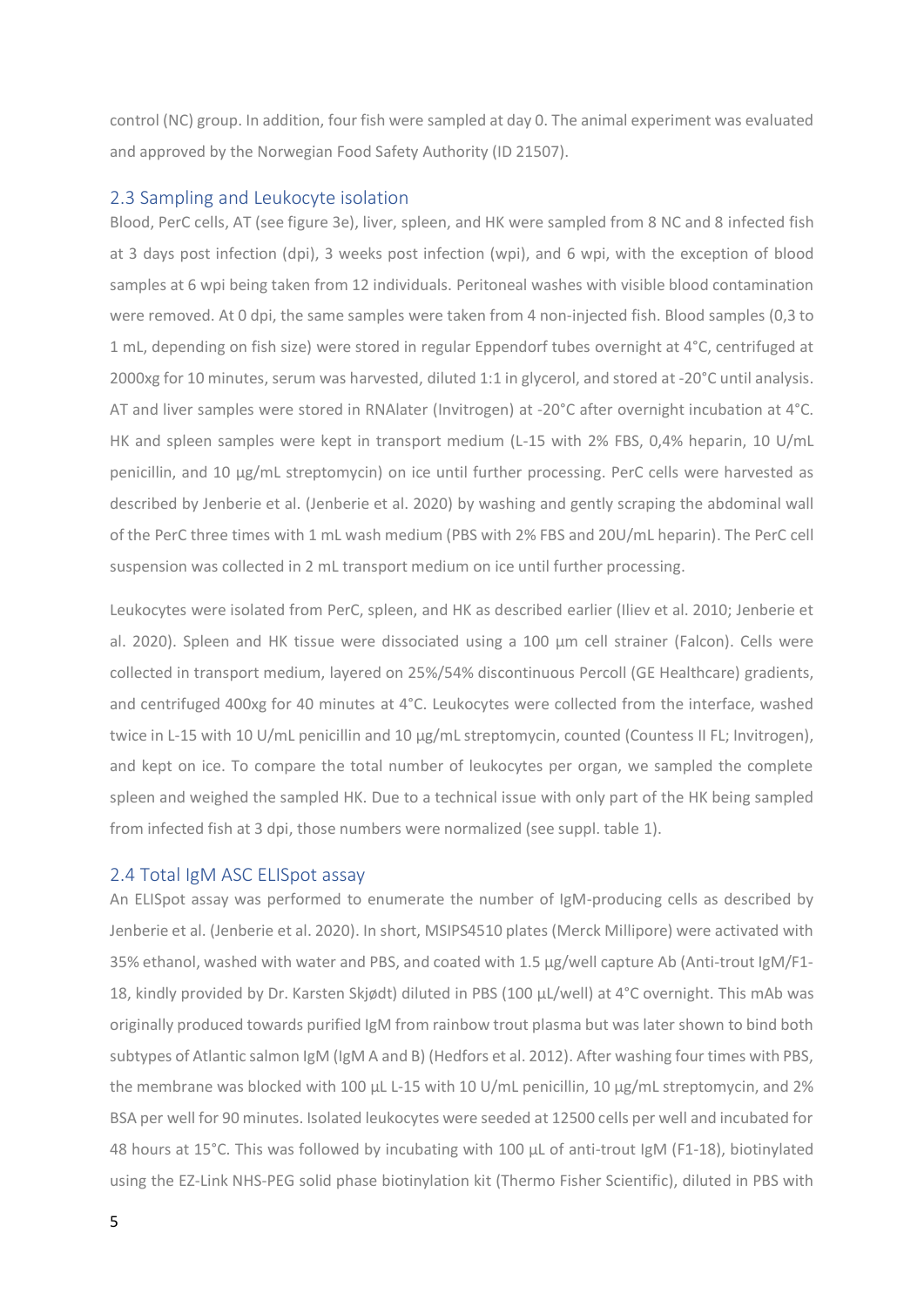1% BSA and 0,1% Tween 20 per well for 90 minutes. Plates were then developed using 100 µL streptavidin-HRP conjugate (Mabtech) diluted 1:500 in PBS per well for 1 hour, and 100 µL filtrated TMB ultra substrate (Mabtech) per well for 10 minutes. Washing of the plates with PBS was performed before each of these steps. Finally, the plates were washed under tap water to stop the reaction, airdried overnight, and spots were counted using the S6 Ultra-V analyzer and ImmunoSpotsoftware (both from ImmunoSpot, CTL). No cell- and no biotinylated Ab- controls were included.

#### 2.5 Specific ELISpot assay for *P. salmonis* and *Y. ruckeri*

To enumerate the number of ASC producing *P. salmonis* or *Y. ruckeri*-recognizing IgM, we established two specific ELISpot assays. The ELISpot assays were performed as described above, with the following deviations: ELISpot wells were coated with 8 µg/well *P. salmonis* or *Y. ruckeri* antigen (preparation described in 2.1) in 100 µL PBS at 4°C overnight. Leukocytes were seeded at 250000 cells per well for both the specific ELISpots. No cell- and no biotinylated Ab- controls were included. Limited leukocyte numbers and reagents led to reduced numbers of wells in the NC group for the *Y. ruckeri* ELISpot (specified in the figure caption).

#### 2.6 ELISA

ELISAs were used to measure anti-*P. salmonis*, anti-*Y. ruckeri*, and anti-TNP-KLH Abs in serum. ELISA plates (Microlon® 200, Greiner) were coated with 2 µg/well of *P. salmonis* or *Y. ruckeri* antigen, as used for coating of specific ELISpot plates, or with 0.5 µg/well TNP-KLH (LGC Biosearch Technologies), diluted in 100 µl PBS at 4°C overnight. After washing three times, the wells were blocked with 200 µL PBS with 0,05 % Tween 20 and 5% non-fat milk for 1 hour. Serum samples were diluted 1:50 (exceptions: 1:200 for *P. salmonis* 6 wpi and all TNP-KLH samples, and 1:10 for *Y. ruckeri* samples) in PBS with 0,05 % Tween 20 and 1% non-fat milk, and 100 µL was added to each well for 1 hour after washing. After washing, 100 µL/well of the secondary Ab (LS-C63026-100, clone IPA-5F12, HRP conjugated – Bio-Rad) diluted 1:2000 in PBS with 0,05 % Tween 20 and 1% BSA was added and incubated for 1 hour. Wells were developed for 20 minutes using 100 µL/well 1-step ultra TMB-ELISA substrate (Thermo Fisher Scientific) before stopping the reaction by adding 100 μL/well 2M H2SO4. Optical density was read at 450 nm using a Sunrise absorbance reader (Tecan). Ab titers are presented as percentage of a positive standard for the antigens used; pooled sera from infected fish at 6 wpi for *P. salmonis* and TNP-KLH, or sera from salmon vaccinated for *Y. ruckeri* (courtesy of Vaxxinova Norway AS), by using a standard curve. This method is also described by Bailey et al. (Bailey et al. 2004).

#### 2.7 *P. salmonis* qPCR

DNA from liver and HK samples on RNAlater or from isolated PerC leukocytes was isolated using the QIAamp cador Pathogen kit (Qiagen) as per manufacturer's instructions with lysis of organ samples using buffer ATL (Qiagen). Five µL DNA template (1:10 diluted for mortality and PerC samples,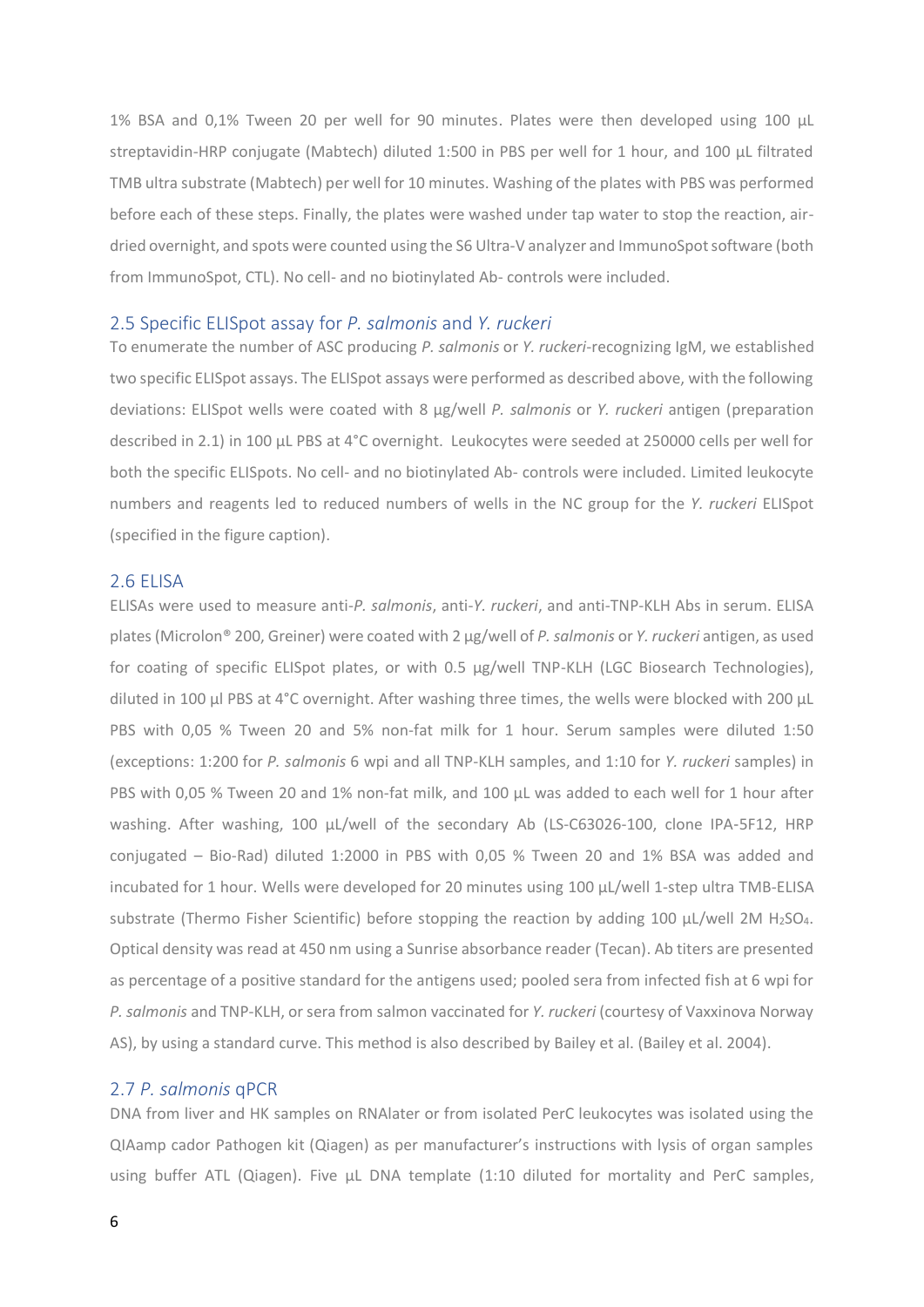otherwise undiluted) was mixed with 10 µL 2x KAPA SYBR FAST qPCR master mix (Kapa Biosystems), 4 µL water, and 0,5 µL of both *P. salmonis* 16S primers (table 1). These reactions were run on the CFX96 system (Bio-Rad) at 95°C for 3 minutes, followed by 40 cycles of 95°C for 3 seconds and 65°C for 20 seconds, along with a dilution series of an amplicon with known copy numbers. Melting curves (increase from 65 °C to 97 °C with standard ramp rate) were used to verify the presence of a single product.

#### 2.8 RT-qPCR on PerC AT

Total RNA was isolated from AT using the RNeasy Mini Kit (Qiagen), and 0,5 µg RNA was reverse transcribed into cDNA using the QuantiTect Reverse Transcription Kit (Qiagen), both as per manufacturer's instructions. Six µL 1:10 diluted cDNA was used per 15 µL PCR reaction using 2× Fast SYBR<sup>®</sup> Green Master Mix (Applied Biosystems) with primer concentrations of 0,5 μM (see table 1 for all primers). The reactions were run under the following conditions: 95 °C for 5 minutes and 45 cycles of 95 °C for 5 seconds, 60 °C for 15 seconds, and 72 °C for 15 seconds(7500 Fast Real-Time PCR System, Applied Biosystems). Melting curves were used to verify the presence of a single product, and the used primers had previously determined efficiencies between 2,04 and 2,22 (see table 1 for references per primer). Relative expression was calculated using the delta ct method with Elf2a as a reference gene (Schmittgen and Livak 2008).

#### 2.9 Statistical analysis

We performed statistical analyses in GraphPad Prism version 8.4.1. We used unpaired t-tests with Welch's correction to compare the leukocyte numbers, ASC numbers, specific Ab titers, and *P. salmonis*  load in the PerC between the *P. salmonis* infected group with the NC group at all time-points. Since we did not deviate from the clearly predefined comparisons, we did not correct for multiple testing in these tests. The fold increase in specific Ab titers was tested using a one-sample t-test against the theoretical mean 1 (no change). We used Spearman correlation for correlations between serum IgM and ASC. Welch's ANOVA with Dunnett's T3 post hoc test was used to test gene expression differences between all NC and *P. salmonis* infected groups at time points 3 dpi, 3 wpi, and 6 wpi. The statistical significance level was set to  $p < 0.05$  and is indicated with  $*$ .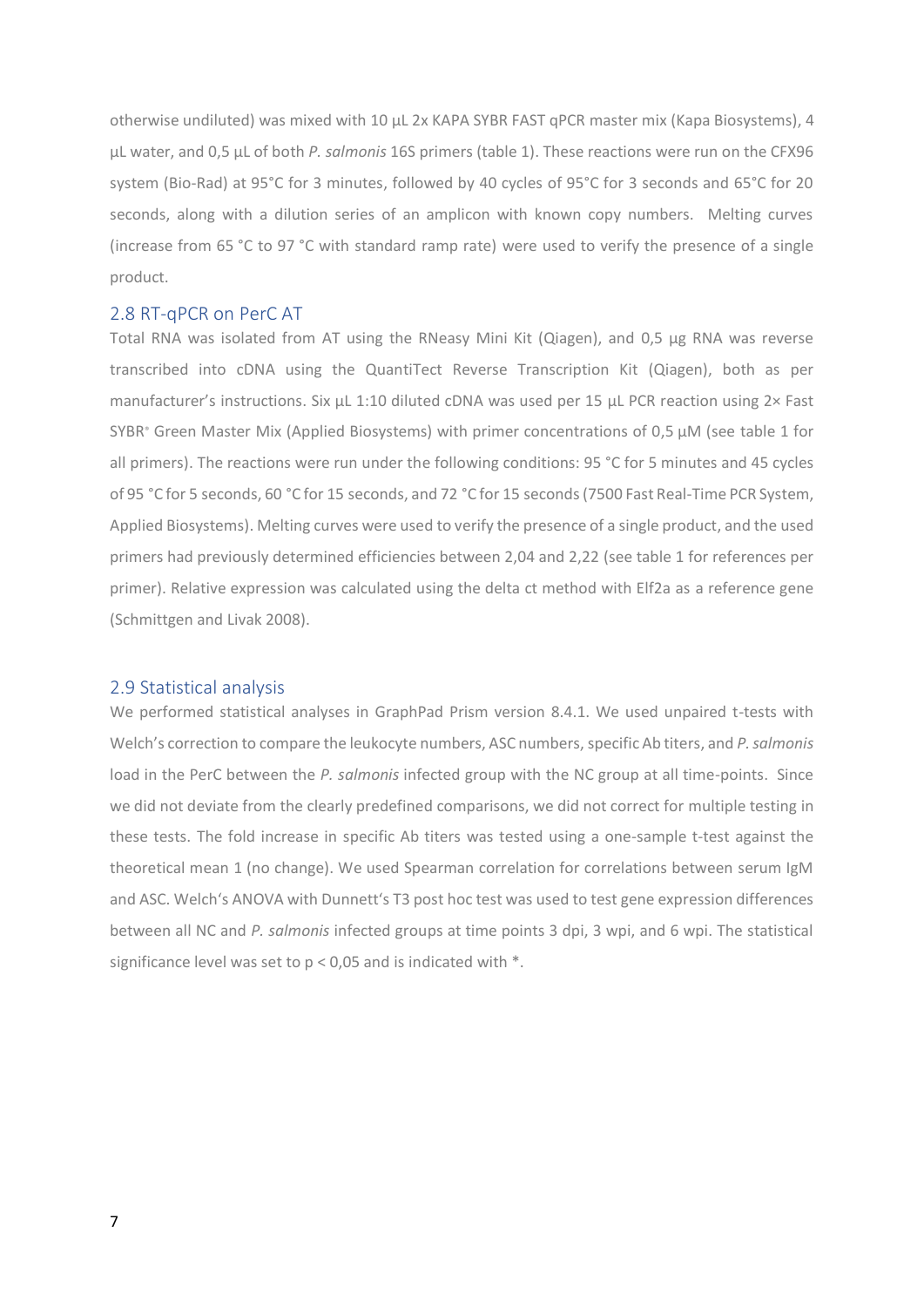| Target                | FW/RV     | Sequence                           | Published in:            |
|-----------------------|-----------|------------------------------------|--------------------------|
| CD4                   | <b>FW</b> | GTTGAAAGGGCGAAAGTGAG               | (Sobhkhez et al. 2018)   |
|                       | <b>RV</b> | GTGCCTTCGATGAGGACATT               |                          |
| CD40                  | <b>FW</b> | ATGCCATGCCAAGAGGGTGAAT             | (Lagos et al. 2012)      |
|                       | <b>RV</b> | ATTTGCATGGGCTGAGGCTTGT             |                          |
| CD40L                 | Fw        | CACCAGGACCGGGCCACAAC               | (Lagos et al. 2012)      |
|                       | Rev       | TGGGCACACCCCCAGTGAGT               |                          |
| CD <sub>83</sub>      | <b>FW</b> | GTGGCGGCATTGCTGATATT               | (Iliev et al. 2013)      |
|                       | <b>RV</b> | <b>CTTGTGGATACTTCTTACTCCTTTGCA</b> |                          |
| CD <sub>8</sub> a     | <b>FW</b> | CGTCTACAGCTGTGCATCAATCAA           | (Strandskog et al. 2011) |
|                       | <b>RV</b> | GGCTGTGGTCATTGGTGTAGTC             |                          |
| elf <sub>2</sub> aB   | <b>FW</b> | TGCCCCTCCAGGATGTCTAC               | (Iliev et al. 2013)      |
|                       | <b>RV</b> | CACGGCCCACAGGTACTG                 |                          |
| IFNy                  | <b>FW</b> | AAGGACCAGCTGTTCAACGG               | (Thim et al. 2014)       |
|                       | <b>RV</b> | CACACCCTCCGCTCACTGT                |                          |
| <b>MARCO</b>          | FW.       | AGGACCTGCTGGTGTTAATG               | (Jenberie et al. 2018)   |
|                       | <b>RV</b> | <b>CTGCTCTTTCACCCTTCTCTC</b>       |                          |
| <b>MHCI</b>           | <b>FW</b> | GAAGAGCACTCTGATGAGGACAG            | (Sobhkhez et al. 2018)   |
|                       | RV.       | CACCATGACTCCACTGGGGT               |                          |
| MHCI Iga              | <b>FW</b> | CACAAAAACCAAGGACGATGAA             | (Svenning et al. 2019)   |
|                       | <b>RV</b> | CGGTGCTTTAGTTCAAATGATCTG           |                          |
| <b>MHCII</b>          | <b>FW</b> | AGAAGCCTGGAACAAAGGTCCTGA           | (Jenberie et al. 2018)   |
|                       | <b>RV</b> | AACTGTCTTGTCCAGTATGGCGCT           |                          |
| mlgM                  | <b>FW</b> | CCTACAAGAGGGAGACCGA                | (Iliev et al. 2013)      |
|                       | <b>RV</b> | GATGAAGGTGAAGGCTGTTTT              |                          |
| Myeloperoxidase (MPO) | <b>FW</b> | CGAAACACGACCTTCAACAAC              | (Jenberie et al. 2020)   |
|                       | RV.       | AACTCGCTATCGTTCACTACAC             |                          |
| Pax5                  | <b>FW</b> | ACGGAGATCGGATGTTCCTCTG             | (Zwollo et al. 2008)     |
|                       | <b>RV</b> | GATGCCGCGCTGTAGTAGTAC              |                          |
| P. salmonis 16S       | <b>FW</b> | AGGGAGACTGCCGGTGATA                | (Karatas et al. 2008)    |
|                       | RV.       | ACTACGAGGCGCTTTCTCA                |                          |
| sigM                  | FW.       | CTACAAGAGGGAGACCGGA                | (Iliev et al. 2013)      |
|                       | RV.       | AGGGTCACCGTATTATCACTAGTTT          |                          |
| TΝFα                  | FW.       | TGCTGGCAATGCAAAAGTAG               | (Iliev et al. 2010)      |
|                       | <b>RV</b> | AGCCTGGCTGTAAACGAAGA               |                          |

**Table 1. List of primers used in this study with references to original publications of the primers.**

# 3 Results

### 3.1 *P. salmonis* infection in Atlantic salmon

The *P. salmonis* challenge resulted in an infection of the Atlantic salmon based on the following observations. We euthanized four fish according to the humane endpoints (loss of buoyancy, lack of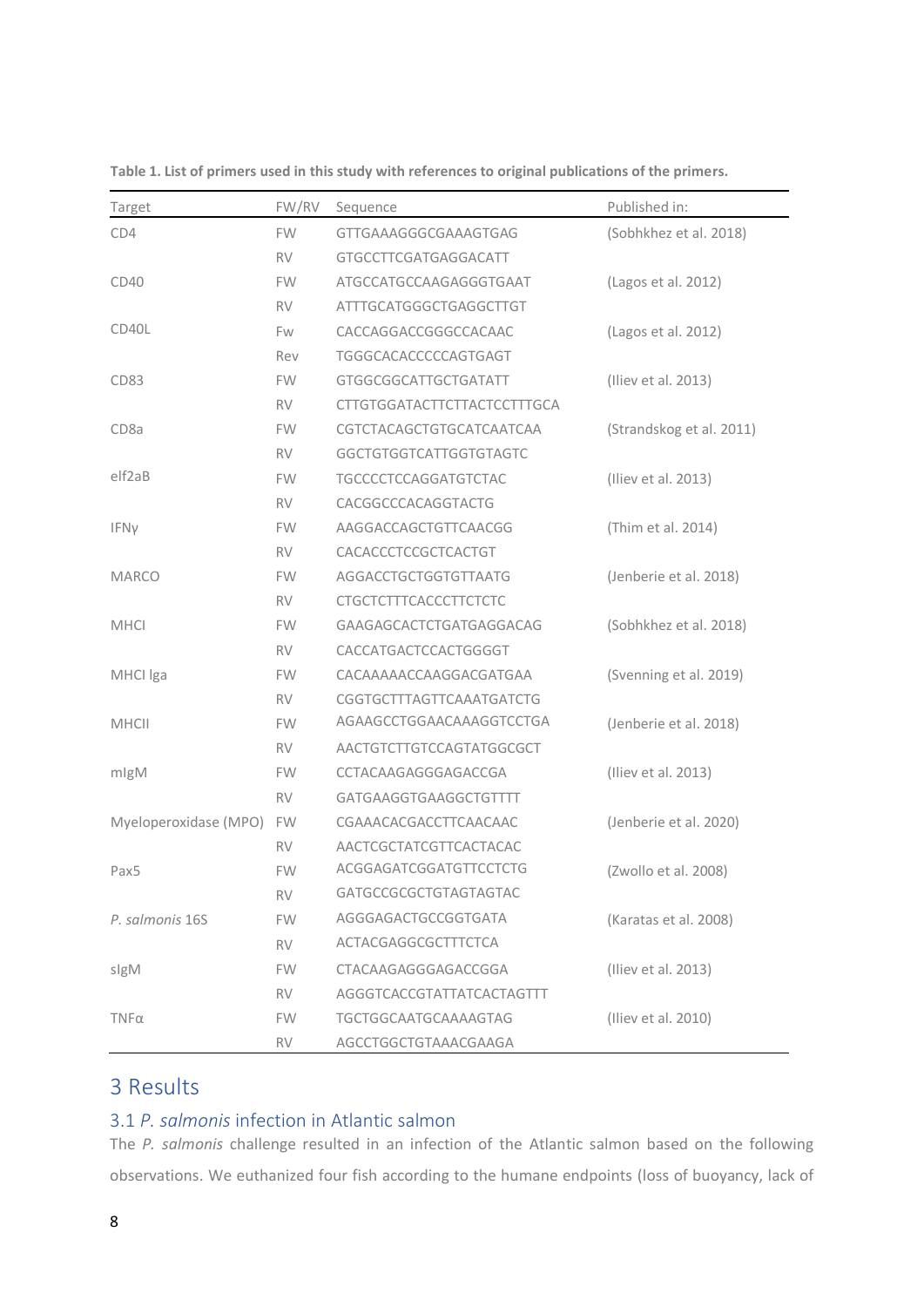response to stimuli, or severe injury or ulceration) between day 36 and 41 and counted these as mortalities. Furthermore, fish weight was reduced by around 15% in infected fish at 3 wpi, and a similar, though not significant, reduction was observed at 6 wpi. Additionally, we observed discoloration and bleeding in liver and PerC of some infected fish at both 3- and 6-wpi (see suppl. table 2), corresponding to symptoms of SRS (Rozas and Enríquez 2014). *P. salmonis* DNA was demonstrated in liver and HK of all four mortalities, as well as in the liver of all infected fish at 3- and 6-wpi (see suppl. table 3), indicating that an infection was established. No *P. salmonis* DNA was detected in the liver of infected fish at 3 dpi nor in any NC samples. PerC leukocytes from infected fish were tested positive for *P. salmonis* DNA at the three time points: 3 dpi, 3 wpi, and 6 wpi (fig. 1a), with the highest signal at 3 dpi. Together, these results demonstrate that *P. salmonis* established an infection in Atlantic salmon.

#### 3.2 Leukocyte and total IgM ASC increase is highest in infected PerC

Previous studies have shown that upon IP injection with bacterial pathogens, IgM+ B cells become the most abundant leukocyte population in the PerC (Korytář et al. 2013; Castro et al. 2017). However, these reports have focused on early time points (up to 72 hours post infection), whereas studies investigating more prolonged responses are currently lacking. Herein, the total and specific IgM ASC in PerC and systemic tissues of Atlantic salmon were monitored over a period of 6 weeks upon challenge by *P. salmonis*, aiming at understanding more about the interplay between local ASC and systemic responses during a prolonged bacterial infection.

First, the total number of leukocytes isolated per organ was determined at different time-points after infection. In the steady state, at 0 dpi, most leukocytes were present in the HK followed by the spleen, while in the PerC of non-infected fish the numbers remained very low (>20 times lower than in HK). Upon *P. salmonis* challenge, a very strong increase in leukocyte numbers was evident in the PerC of infected fish at all time-points with a peak at 3 wpi (Fig.1b). For the HK there was also a significant increase in the number of leukocytes at both 3- and 6-wpi (fig. 1b), while the number of leukocytes in the spleen of infected fish was similar to the controls.

Next, we determined the number of IgM ASC in HK, spleen, and PerC using ELISpot. The relative frequency of total IgM secreting cells per 12500 leukocytes peaked in the HK and spleen of infected fish at 3 wpi (fig. 1c). In the HK, it was still slightly elevated, though not statistically significant, at 6 wpi. In the spleen, the levels in the infected fish paralleled controls at 6 wpi. In the PerC of infected fish, the frequency of IgM producing cells was slightly reduced at 3 dpi (fig. 1c). In contrast, a significant IgM ASC increase was seen in the PerC at 3 wpi that increased even further at 6 wpi. By looking at the numbers of IgM secreting cells per organ, we see comparable amounts in the HK and in the PerC of infected fish, and the numbers in both sites were increased compared to negative controls at all time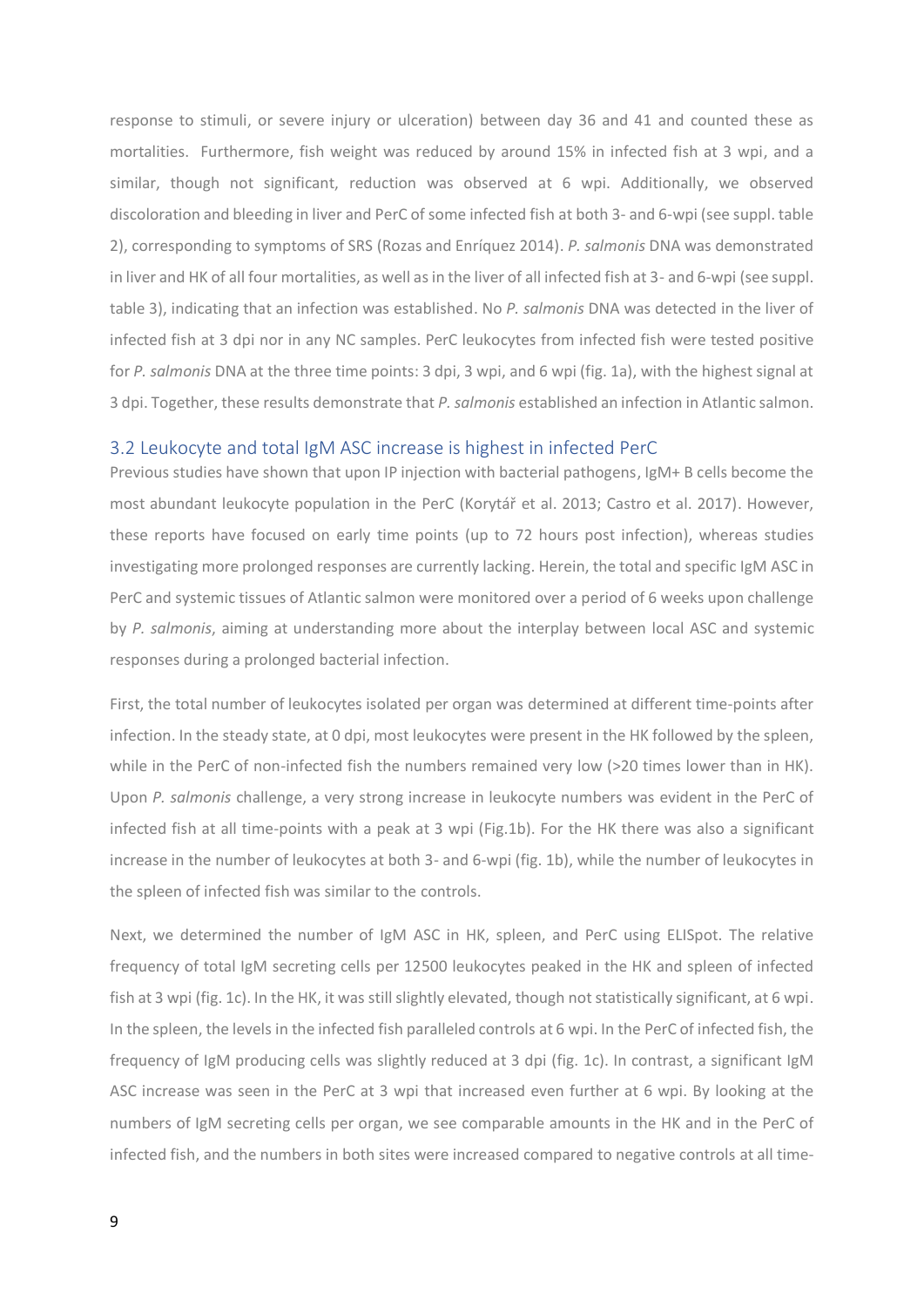points (fig. 1d). The spleen, in contrast, contained lower total numbers and showed an increase only at 3 wpi.

### 3.3 Specific anti-*P. salmonis* ASC and non-specific anti-*Y. ruckeri* ASC are mainly increased in PerC

We established a *P. salmonis* ELISpot assay to enumerate the anti-*P. salmonis* ASC in the different organs. We optimized coating and cell seeding densities, while no cell- and no biotinylated antibodycontrols showed no to very low background (suppl. fig. 2c and 2d). In the HK, there was no significant difference in the frequency of anti-*P. salmonis* ASC per 250000 leukocytes between NC and infected fish at both 3- and 6-wpi (fig. 2a). This contrasted with the frequency of total IgM ASC, which were higher in infected fish at both these time-points, though not significantly at 6 wpi (fig. 1c). Interestingly, the frequency of anti-*P. salmonis* ASC in the spleen was higher after infection at both time points, while the frequency of total IgM ASC was not increased at 6 wpi (fig. 1c and 2a).

The increase in anti-*P. salmonis* ASC frequency in the PerC was more pronounced compared to the HK and spleen at both time-points, with the highest frequency of specific ASC found at 6 wpi (fig. 2a). This agrees with earlier findings (suppl. fig. 1c) and suggests that anti-*P. salmonis* ASC were mainly induced at the site of injection and not in the systemic immune organs at these time points. The total numbers of anti-*P. salmonis* ASC per organ showed similar results (fig. 2b). For HK, a significant increase in anti-*P. salmonis* ASC per organ appeared at 6 wpi, although the increase compared to the NC was highest in the PerC. The spleen clearly contained the lowest number of anti-*P. salmonis* ASC when compared to HK and PerC. The control group (injected with PBS) did not exhibit any significant change during the study period (fig. 2).

To investigate the presence of non-specific (cross-reacting) ASC, a second specific ELISpot assay was established using antigen from the unrelated fish pathogen *Y. ruckeri.* Interestingly, we observed a significant increase of non-specific ASC frequency in infected PerC at 6 wpi, which was around 15% of the increase in anti-*P. salmonis* ASC numbers (fig. 2c). No differences in anti-*Y. ruckeri* ASC frequency were found in HK. At 3 wpi, some anti-*Y. ruckeri* ASC were found in all organs, and, although the number of observations was too low for statistical analysis, the frequencies seemed to be higher in infected Atlantic salmon (fig. 2c). The total numbers of anti-*Y. ruckeri* ASC per organ showed a similar trend as seen for anti-*P. salmonis* ASC, although they were a bit lower and lacked statistical significance (fig. 2d).

### 3.4 Anti-*P. salmonis* Ab titers, as well as anti-*Y. ruckeri* and anti-TNP-KLH titers, increase over time.

The serum Ab response to *P. salmonis*, as measured by ELISA, was induced at low levels in infected fish after 3 wpi and continued to increase at 6 wpi (fig. 2e). In addition, non-specific Abs recognizing *Y.*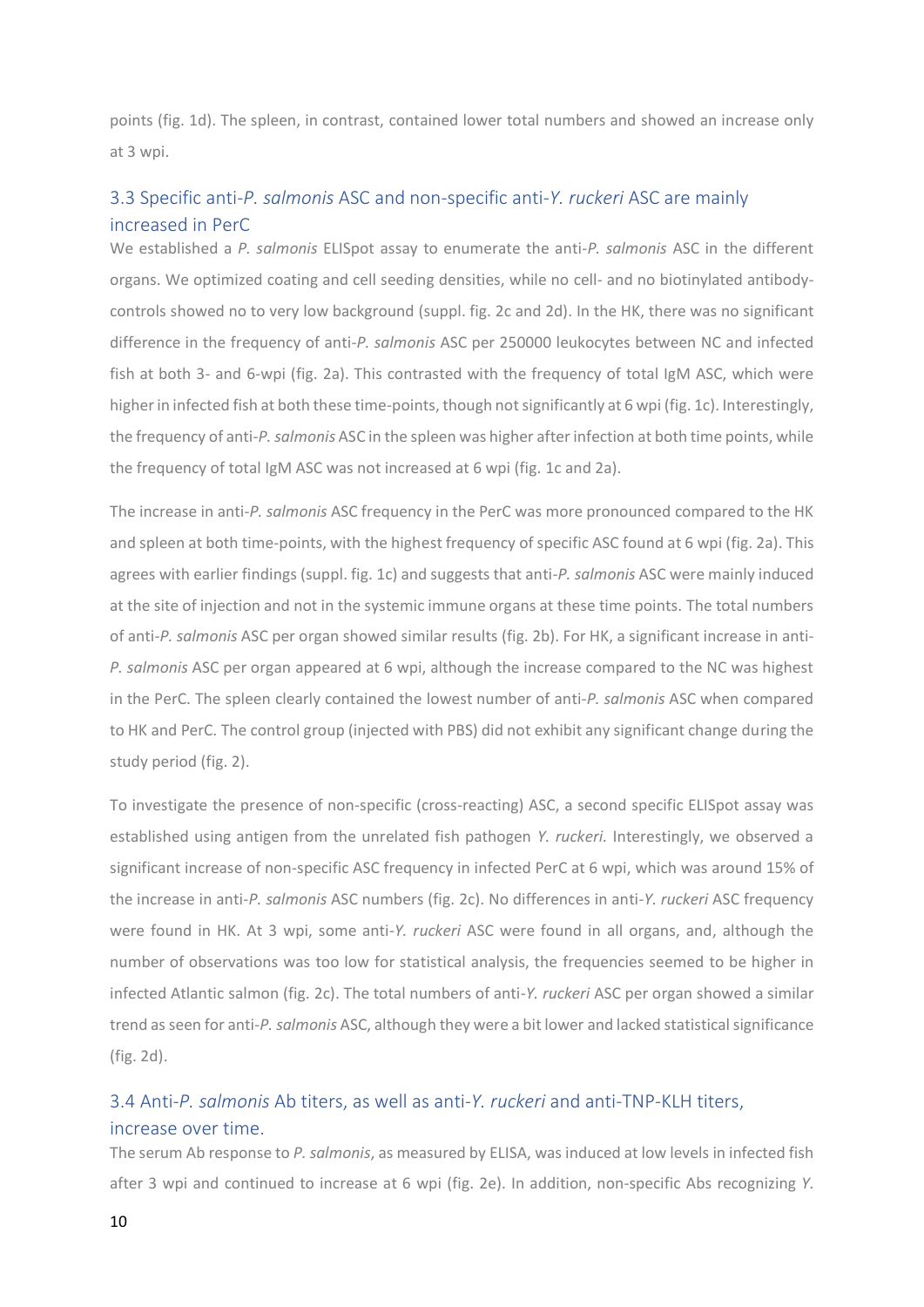*ruckeri* and TNP-KLH were detected, and their levels in the infected fish gradually increased until at 6 wpi (fig. 2f and 2g). No changes in Ab titers were detectable in the control fish compared to the titers at day 0. The level of *Y. ruckeri* Abs, given as percentage of a reference sample from vaccinated Atlantic salmon with high *Y. ruckeri* Ab titers, was only 2 % of this reference. Thus, there was a slight, but clear increase in *Y. ruckeri*-recognizing Abs in the *P. salmonis*-infected fish. For the TNP-KLH Abs, we used pooled sera from the *P. salmonis* infected salmon as a standard, and the levels in infected fish increased at 3- and 6-wpi. The use of different reference samples in the *Y. ruckeri* and TNP-KLH ELISAs does not allow direct comparison. Still, if we compare the increases in the infected groups to the NC groups, we can observe similar trends.

To enable a better comparison of the increase of serum Abs with different specificities, we calculated the relative increase of Abs per fish after infection. This increase was calculated by dividing the Ab titer for each infected fish (as presented by the individual dots in figures 2e-g) by the average of the NC group for the same time point (as presented by the white bars in figures 2e-g). An increase of 7- and 90-fold was visible for *P. salmonis* Abs on 3- and 6-wpi respectively (fig. 2h). For *Y. ruckeri*, a 2- and 3 fold increase were detected at 3- and 6-wpi, respectively, similar to TNP-KLH, which showed a 2- and 4-fold increase at those time points. A comparison of the non-specific Ab increase with the increase in specific *P. salmonis* Abs shows relatively more non-specific Abs at 3 wpi than at 6 wpi (fig. 2h). This indicates that although the numbers of non-specific Abs increased in time, the overall response became more specific at 6 wpi, as relatively more specific Abs are present at that time point.

We investigated the correlations between the serum Ab titers for *P. salmonis* and *Y. ruckeri* and the ASC frequencies using Spearman correlation. The analysis was performed for the HK, spleen, and PerC at 3- and 6-wpi. Significant correlations were found between *Y. ruckeri*-recognizing Abs in serum and total ASC in PerC at 3 wpi (rs: 0,76), and between the *Y. ruckeri*-recognizing Abs in the serum and total ASC in spleen (rs: 0,83), total ASC in PerC (rs: 0,86), and *Y. ruckeri*-recognizing ASC in PerC (rs: 0,78, see suppl. table 4). Surprisingly, correlations between *P. salmonis* Ab titers and ASC numbers in organs were weaker than those for *Y. ruckeri* Ab titers and below the significance limit. The highest correlation coefficients found for *P. salmonis* Ab titers came up with anti-*P. salmonis* ASC and total IgM ASC in the spleen and PerC at 6 wpi (rs: 0,62 to 0,71). All correlation coefficients between serum Ab and ASC in the HK were lower compared to the other two organs at 6 wpi (suppl. table 4).

#### 3.5 Immune cell marker expression in PerC AT suggests immunological role.

A previous study has stated that rainbow trout AT contains various immune cell populations including macrophages, T-, and B cells (Pignatelli et al. 2014). To investigate the possible role of the AT in the immune responses against an IP challenge of *P. salmonis*, we evaluated the expression of several immune cell marker genes and related immune relevant genes. The expression of investigated genes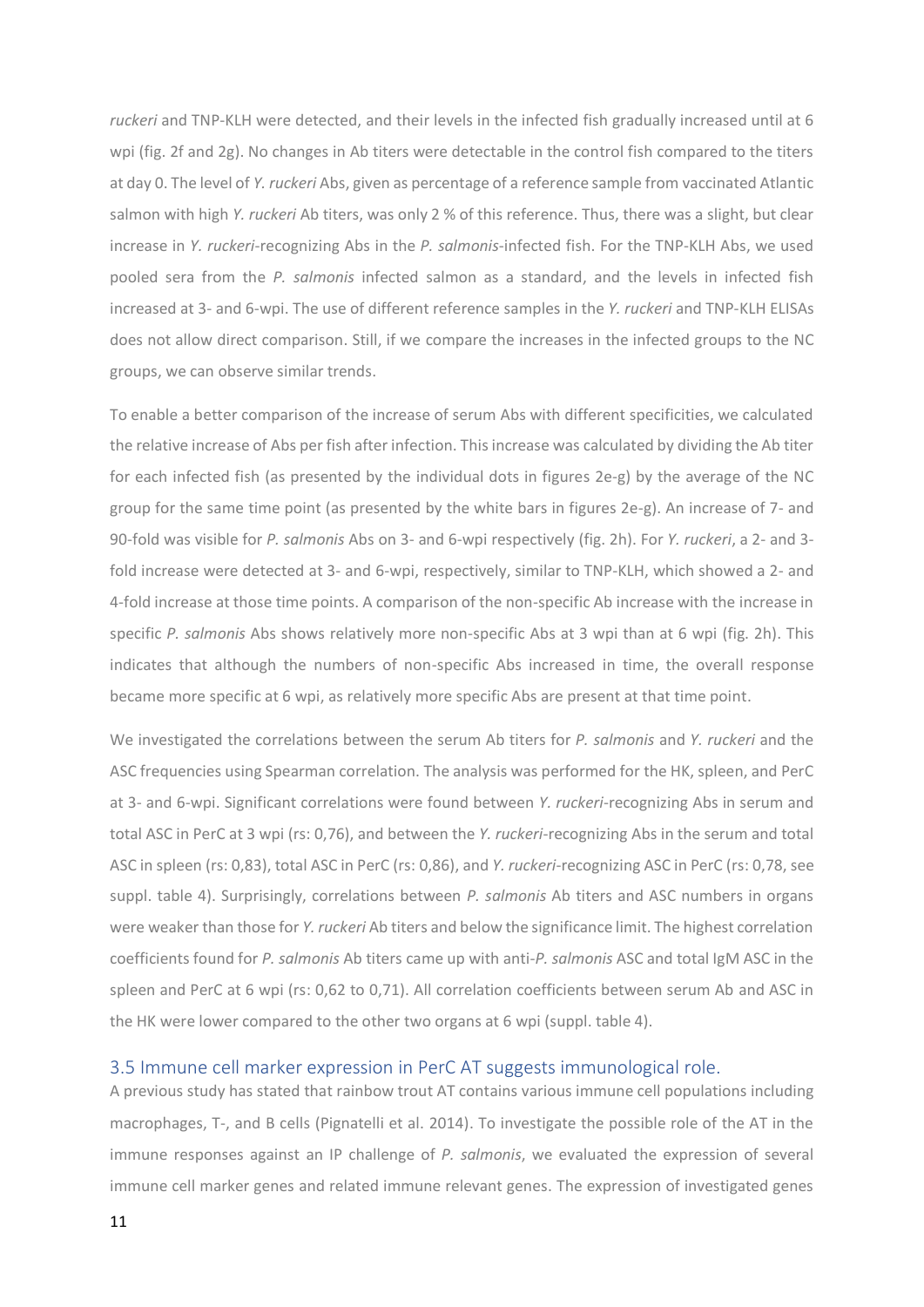in the NC group was not significantly altered between any of the time points (fig. 3), which suggests that the PBS injection induced no change in expression and that we measured the steady state for these genes. In this steady state, B cells were clearly present based on the basal expression of *membrane bound IgM* (*mIgM*), *IgT*, and *IgD*, of which *IgM* was most highly expressed, while *IgD* expression was barely detectable (fig. 3a). Basal levels of *Pax5* in the AT were low as well. *Secreted IgM* (*sIgM*) transcripts were also expressed, indicating the presence of ASC. T cell markers, both *CD4* and *CD8*, were observed, but the low expression of *CD40L* suggests that the majority of T cells was not activated. Professional antigen presenting cells (such as B cells, tissue resident macrophages, and dendritic cells (DCs)) are characterized by their expression of *MHCII*, *CD40*, and *CD83* and were also present based on detected gene expression. Together, this indicates a presence of all cell types necessary for antigen presentation in the steady state AT.

The expression of most of the measured genes changed upon *P. salmonis* challenge. Early in the infection, at 3 dpi, an increase of *IFNγ* expression may have initiated a Th1 response since it coincided with an increase in *CD8* and *MCHI* expression (fig. 3b). Later in the infection, at 3 and 6 wpi, B cell markers (*Ig*'s, *CD40*, and *MHCII*) were increased, with *sIgM* levels being higher at 6 wpi than at 3 wpi (fig. 3a & 3c). The latter indicates a higher proportion of more differentiated B cells (plasmablasts or plasma cells) compared to the earlier time points, although the expression of *Pax5* (immature B cells) did not change significantly. The increase in *IgT* seemed to follow the general increase in *mIgM* and *sIgM*, but the *IgD* expression remained extremely low. Macrophages also seemed to be present in higher numbers at the later time points based on the *MARCO* expression increase. Nevertheless, macrophages might have been less abundant than DCs, since the increase in *CD83* expression was higher than that of *MARCO*.

The Th1 response that started at 3 dpi was more pronounced at later time points based on the increase in *IFNγ*, *CD8*, *MHCI*, and *CD40L* expression (fig. 3b). T-helper cell and cytotoxic T cell markers (*CD4* and *CD8*) were increased at 3 and 6 wpi, in addition to *CD40L*, a marker for T cell activation. *P. salmonis 16S* RNA was present in the AT of infected fish at 3- and 6-wpi, although the detected increase was not statistically significant due to large variation (fig. 3d). Interestingly, no inflammation seemed to be present in the AT based on the lack of *myeloperoxidase* expression that would signal neutrophil activity. The bacterium was possibly mainly present in infected or presenting cells, which would explain the Th1 response. Finally, the peak in expression of the pro-inflammatory cytokine *TNFα* at 3 weeks, without a clear inflammatory response in the AT, might indicate a regulation of the immune response in the PerC. Together, the basal expression levels and the induced expression of immune cell markers after *P. salmonis* infection point to an immunological role for the AT.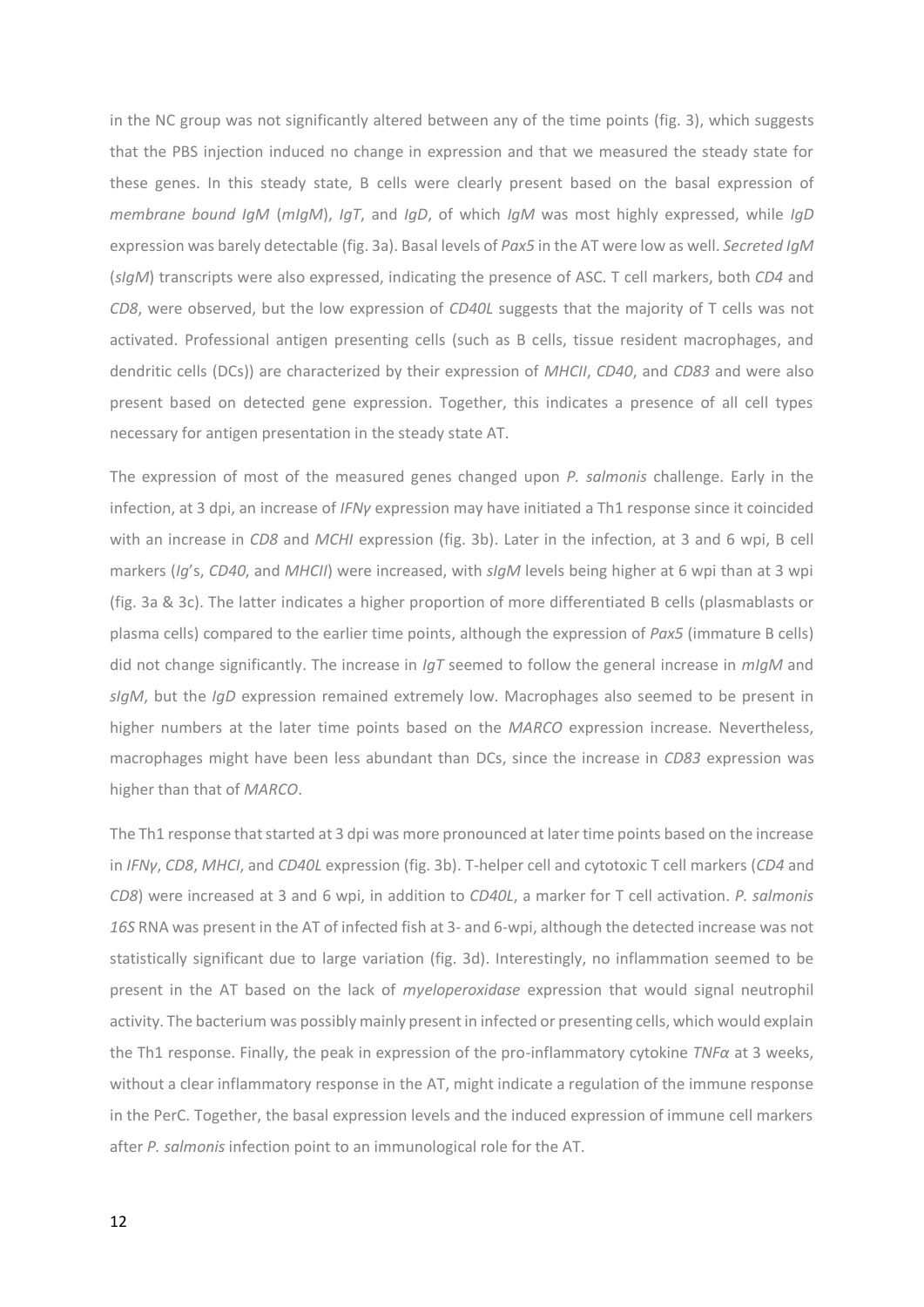### 4 Discussion

#### 4.1 PerC response and leukocyte migration

The main aim of our study has been to define the characteristics of the local (peritoneal) and the systemic B cell Ab responses in Atlantic salmon upon IP challenge with *P. salmonis*. Our results revealed a strong local B cell response in the PerC of the infected fish. This local response was characterized by increased numbers of leukocytes, as well as elevated frequencies of total-, specific-, and non-specific ASC at 3- and 6-wpi. At 3 dpi, an increase of leukocytes in the PerC coincided with a decrease in total IgM ACS, indicating that leukocytes other than plasmablasts or plasma cells were mainly present at that time point. This is in line with the observations by Korytář et al. (Korytář et al. 2013), where the ratio of myeloid cells in the PerC is increased after *Aeromonas salmonicida* infection at 12 hours and was still elevated at 72 hours.

In a recent study by our group (Jenberie et al. 2020), the viral pathogen SAV3 was IP administered to Atlantic salmon. They found prolonged ASC responses in the PerC, similar to what we report here. Collectively, the two studies demonstrate the presence and maintenance of ASC in the PerC, highlighting an active role of the PerC to IP challenge. However, when comparing these studies, the bacterial infection resulted in a stronger response (increase in leukocyte- and total IgM ASC numbers) compared to the viral infection. Notably, the effects of the SAV3 infection were milder (no mortalities and less observed pathology) compared to our bacterial challenge. Jenberie et al. (Jenberie et al. 2020) observed a decrease of leukocytes in the HK at 1- and 2-wpi, coinciding with an increase in the PerC. They suggested that the leukocytes might have migrated from the HK to the PerC. In contrast, we did not see a decrease in leukocyte numbers in the HK or spleen at any time point. This suggests either a fast local expansion of leukocytes in the PerC or an influx from other organs than HK or spleen. The AT might be a source of origin of the leukocytes, as well as the peripheral blood. One explanation as to why no decrease in leukocyte numbers in the HK was observed might be the observed presence of *P. salmonis* in the HK of Atlantic salmon as early as 3 dpi (Svenning et al. 2019). This is possible through transport by infected macrophages that return to the HK for antigen presentation. As a result, the presence of *P. salmonis* infected cells could attract more leukocytes to the HK. This trafficking of leukocytes between HK and PerC is in accordance with a previous study in Atlantic salmon, where IP injected fluorescent labeled ovalbumin was rapidly endocytosed by MHCII+ cells in the PerC, and subsequently transferred to the HK, where they remained present for at least two weeks (Iliev et al. 2013). At 3 dpi, the leukocyte counts for the infected HK had to be normalized due to a technical issue. Since this normalization could mask a reduction in leukocyte numbers, it cannot be completely ruled out that HK leukocyte numbers were reduced.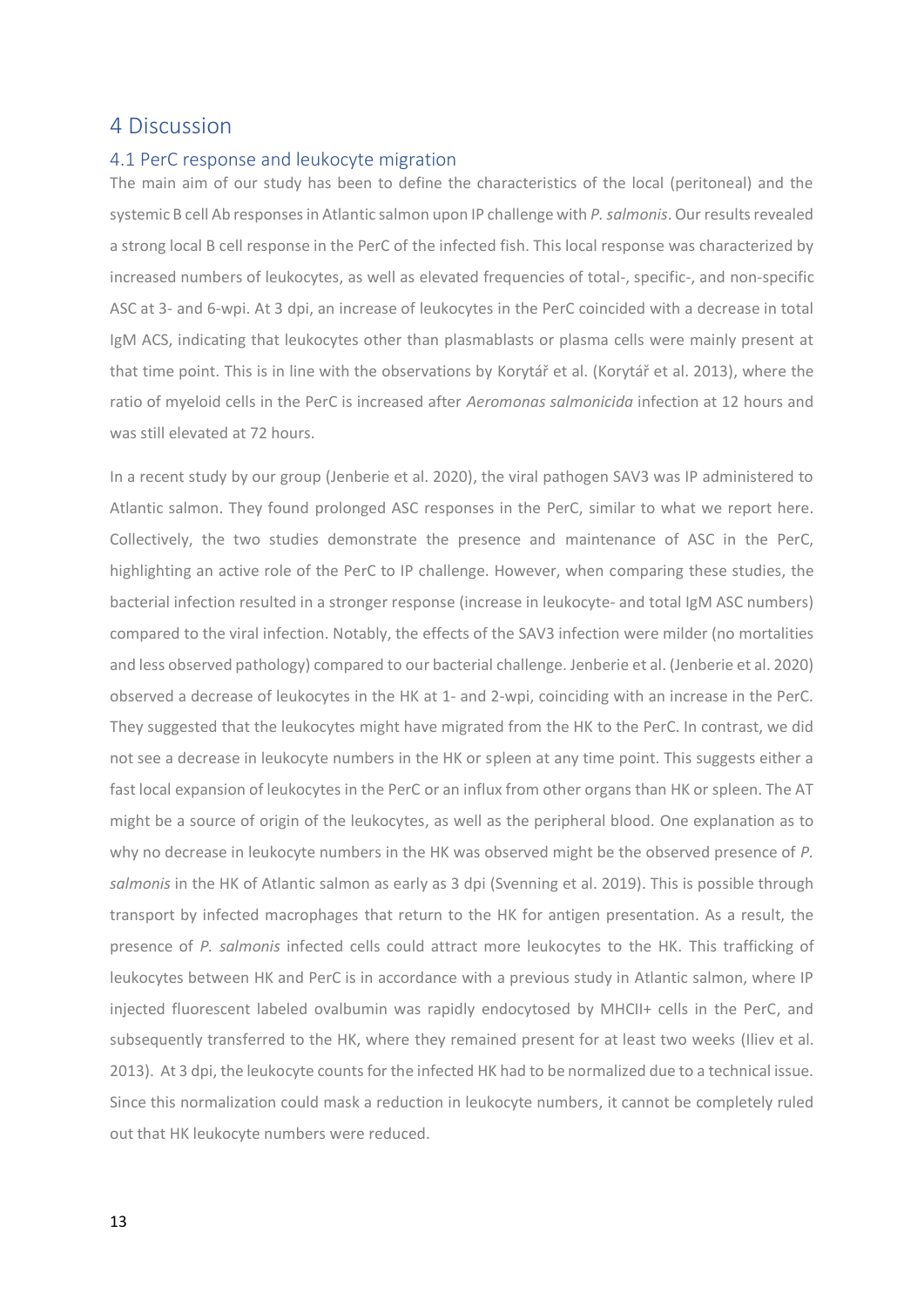This strong local response in the PerC could result in an overestimation of vaccine protection in vaccination/challenge studies, especially when vaccination and challenge are both administered IP. Several *P. salmonis* vaccine efficacy trials performed the challenge not long after vaccination, e.g. after 600 degree days (around 2 months at 10°C) (Evensen 2016; Tobar et al. 2011; Wilhelm et al. 2006), probably since longer experiments are costly. The response to an early IP challenge in vaccine trials could be significantly influenced by the observed strong local response in the PerC and lead to lower mortalities and thus higher predicted protection. This could explain, at least partly, why the *P. salmonis* vaccines show protection in experimental settings but fail to do so in in the field. However, since our study was performed with a live pathogen, the outcome of vaccine trial using inactivated antigens may elicit responses that are different from reported here. This would be an interesting objective for a future study.

#### 4.2 Non-specific versus specific B cell activation

Another possible reason for overestimation of vaccine efficiency, in this instance against heterologous strains, could be the cross-protection from non-specific Abs. Such Abs, which are present early in the immune response, can bind to a secondary pathogen and lead to cross-protection. The non-specific Abs and ASC that we found at 3- and 6- wpi show that this is probable, especially since they recognize *Y. ruckeri*, a non-related pathogen. At 6 wpi, we found less non-specific Abs relative to specific Abs compared to 3 wpi. This could indicate a reduction in cross-reactivity at later time points, as can be observed after vaccination of rainbow trout against viral haemorrhagic septicaemia (Yamaguchi et al. 2019; Lorenzen 2002). A non-specific Ab response after IP vaccination of Atlantic salmon has also been found by Lund et al. (Lund et al. 2019). An early challenge with a heterologous strain after vaccination could thus encounter more cross-protection than a challenge after a longer period. Our data indicate that careful design of vaccination experiments is of outmost importance to obtain a readout of specific protection.

This non-specific response could originate from non-specifically activated B cells. In addition to their clonally rearranged B cell receptor that responds to specific antigens, teleost B cells express a range of Toll-like receptors (TLRs) that allows them to react directly to microbial products (Abós et al. 2013; Jenberie et al. 2018; Peñaranda et al. 2019). In mice, the recognition of pathogen associated molecular patterns may lead to the production of non-specific or natural Abs that are poly-reactive and are able to react with foreign antigens that the host never met, as shown by Gunti et al. (Gunti et al. 2015). The non-specific activation of natural ASC might also explain why correlations between *Y. ruckeri* recognizing Abs and ASC were stronger than between anti-*P. salmonis* Abs and ASC. Several of the found correlations for Y. ruckeri serum Abs were significant at 6 wpi, while the best correlations for *P. salmonis* Abs were just below the significance level. While one would intuitively expect the specific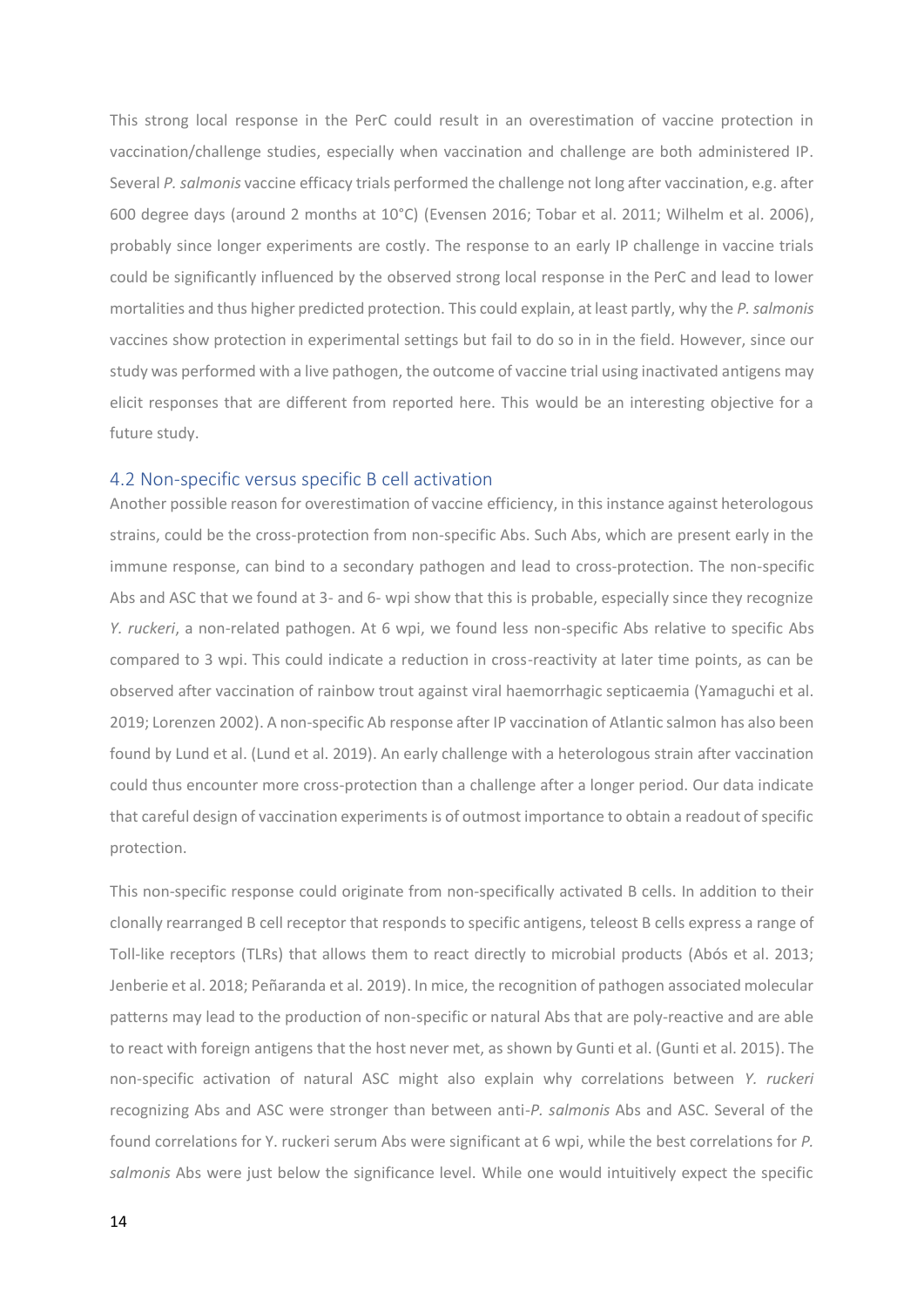reaction to the pathogen to have a better correlation, a higher variation in the specific responses between individual fish could explain the lower correlations found. An activation through TLRs by pathogen associated molecular patterns would be much less varied than an activation through a B cell receptor that has undergone somatic hypermutations. Additionally, the repertoire of natural Abs is less varied (Bilal et al. 2021), restricting the variation of the response. Finally, we correlated serum Abs with ASC numbers. This could result in lower correlations if some ASC would produce more Ab than others, which could be the case for specific ASC.

The mechanisms of the transition to a more specific Ab response in teleosts still warrants more research. The affinity maturation that leads to specific responses in mammals is driven by somatic hypermutation and clonal selection. This is realized through mutations and antigen-dependent survival of activated B cells. In mammals, this phenomenon is linked to follicular B cells (also named B2 cells), follicular DCs, and T cell help. Although less efficient, activated teleost B cells share the ability to undergo somatic hypermutation and clonal selection with their mammalian counterparts, but germinal centers, the sites of clonal selection, together with follicular DCs, have not been found in the teleosts (Magor 2015; Steinel and Bolnick 2017; Stosik et al. 2019). Melanomacrophage centers might function as maturation sites in fish, where macrophages and follicular DC-related reticular cells could take part in retention and presentation of antigen (Magor 2015). According to their observations, melanomacrophage centers appear to contain more antigen-trapping cells than mammalian germinal centers, thus low affinity B cells have a possibility of receiving antigen signals as well. This, in turn, may result in a weaker selection of high-affinity clones. Magor (Magor 2015; Muthupandian et al. 2021) suggests that this could explain the slow and weak affinity maturation found in fish. The main increase of specific ASC in the PerC observed in our study suggests that clonal selection might be possible locally. A possible location would be the PerC AT, where melanomacrophage centers have been observed after vaccination (Villumsen et al. 2017).

#### 4.3 ASC localization

The fact that the PerC showed the highest induction of all ASC, compared to HK and spleen, raises the question on the main location of systemic Ab production early after IP *P. salmonis* infection. Based on the ASC frequencies, this would be the PerC, followed by the spleen. The correlations between serum Abs and different ASC in the investigated organs support this (suppl. table 4). Unexpectedly, the HK showed no significant increase of specific ASC frequency at any of the included time points. This is interesting because the HK is the main hematopoietic organ and the organ considered to be the main location for ASC at later (>8 wpi) time points (Bromage et al. 2004). Bromage et al. describe antigenspecific ASC in blood, spleen, and HK of rainbow trout immunized with TNP-KLH in Freund's Complete Adjuvant. They observed an initial peak of specific ASC numbers in all three organs at 8 wpi, after which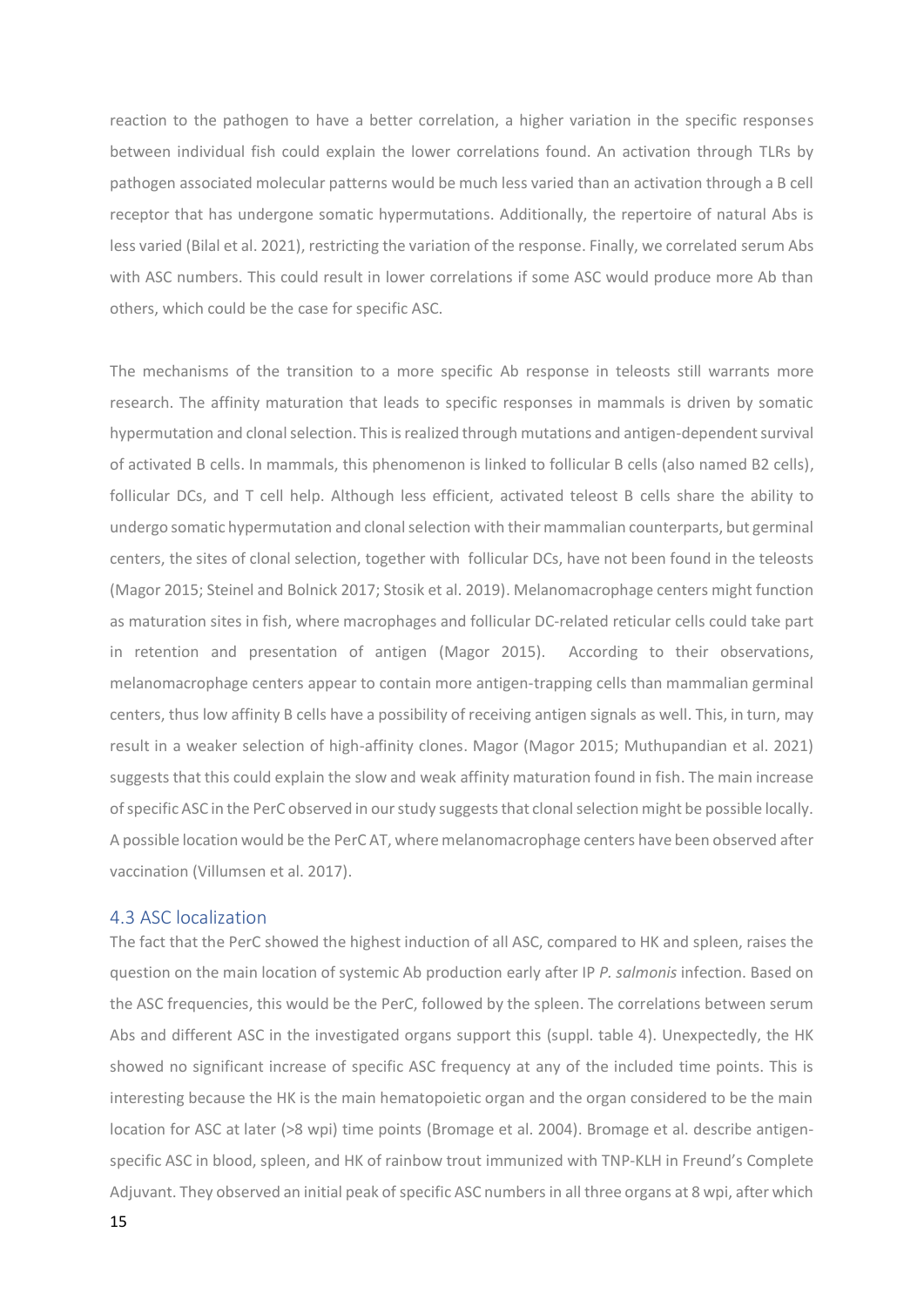only ASC numbers in the HK remained elevated. These HK ASC were hydroxyurea-resistant, meaning that they did not proliferate any more, and their presence coincided with elevated serum titers. This led the authors to propose a model where long-lived (hydroxyurea-resistant) ASC in the HK are mainly responsible for the increased serum Ab titers late in the response. In comparison, we found significant serum Ab titers and an increased number of specific ASC in the spleen and PerC, not the HK, as early as 3- and 6-wpi. This seems to indicate that the HK is less important for Ab production during the early response, which is in accordance with the kinetics found by Bromage et al. (Bromage et al. 2004). The observed faster and more pronounced Ab response, compared with Bromage et al. (Bromage et al. 2004), could be due to a difference in host/pathogen interactions, fish species, and/or environment. A notable difference lies in the antigens used in the two studies; a living pathogen usually leads to a more complete response than a model antigen. Based on a combination of the findings one could propose a model in which Ab secretion is initiated locally in the PerC with contribution from the spleen, while the HK facilitates long-term Ab responses.

Higher ASC frequencies or numbers do not necessarily reflect that more Abs are produced as the ASC in some organs might produce more Abs per ASC. In the present study, the spots in the ELISpot wells differed in size and intensity between the three organs (fig. 2i). This indicates a difference in the quantity of secreted Abs per specific ASC. The most pronounced difference was present in the spleen samples, where some spots were clearly bigger and more intense than in the other organs, while the HK spots were the faintest. Additionally, the (counted) average spot sizes were larger in both the spleen and PerC compared to the HK at 6 wpi (see suppl. fig. 3). The total well intensity was also lowest in the HK (data not shown). These results suggest that the spleen and PerC not only had a larger increase in specific ASC numbers, but also produced more Abs per ASC when compared to the HK.

#### 4.4 Immunological role of the PerC AT

A logical explanation for the presence of ASC in the PerC is a local B cell activation. Teleost B cells most closely resemble mammalian innate, or B1, B cells in that they express several pattern recognition receptors, phagocytize actively, and respond to inflammatory signals (Díaz-Rosales et al. 2019; Peñaranda et al. 2019). Additionally, their expression profile of cluster of differentiation molecules corresponds best with mammalian B1 cells: CD5, CD9, CD11a, CD11c, and CD22 (Peñaranda et al. 2019). In mammals, the B1 B cells reside in the PerC and pleural cavity and can be activated in the PerC before migrating to the spleen (Baumgarth 2013). Interestingly, our gene expression analysis of immune cell markers indicates that the PerC AT may harbor the immune cells necessary for antigen presentation and B cell activation. Still, while we expect the expression of *Pax5*, a marker for immature B cells, to go down in a population of maturing B cells, it did not change significantly. A possible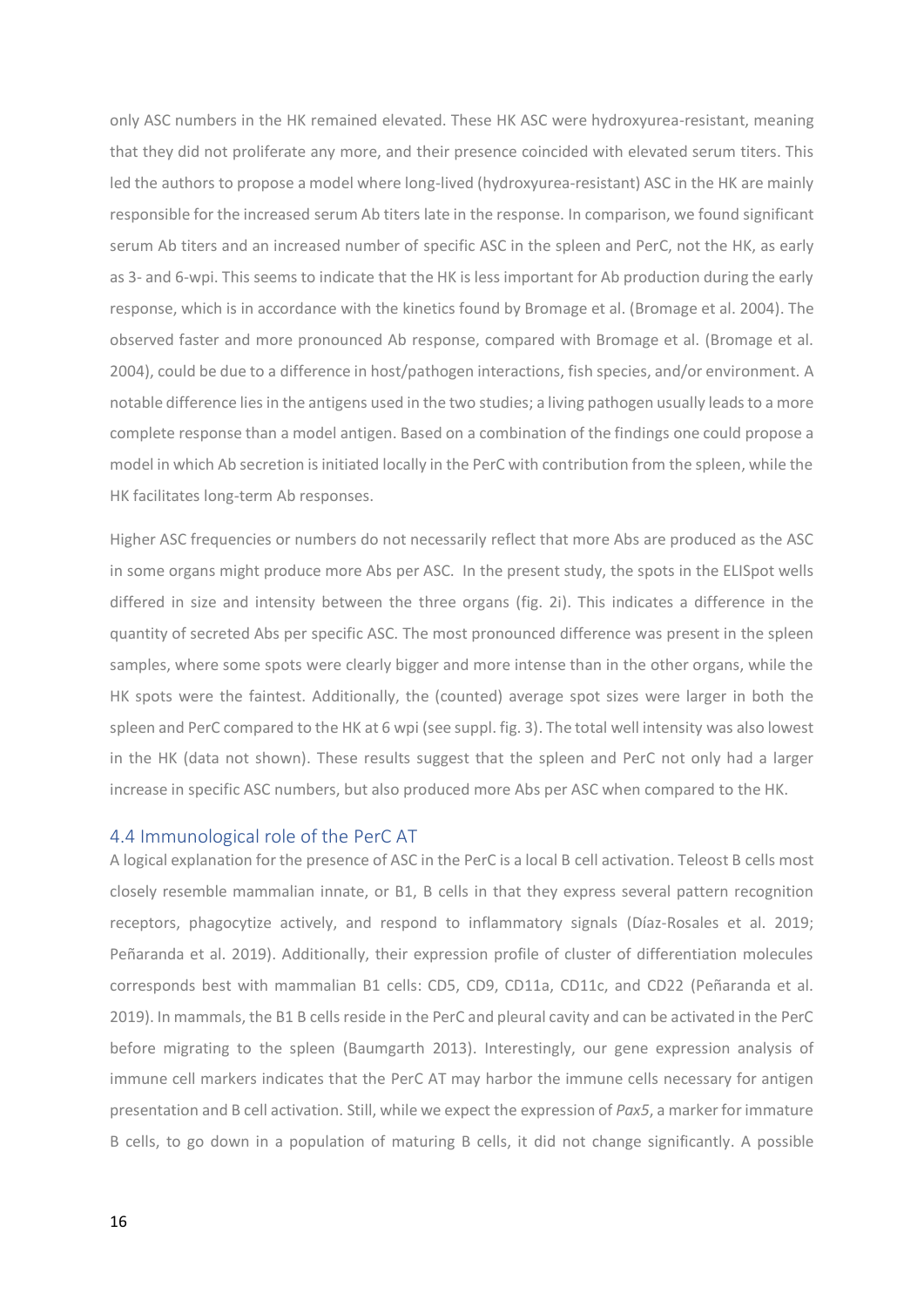explanation is the recruitment of more immature B cells, possibly coupled with an efflux of mature B cells.

In addition to the presence and increase of *IgM* transcripts during the *P. salmonis* infection, an increase in *IgT* transcripts was also evident, indicating a role of IgT<sup>+</sup> B cells in the AT. Pignatelli et al. (Pignatelli et al. 2014) also observed increased *IgT* expression after viral challenge of rainbow trout, as well as the presence of IgT<sup>+</sup> cells by flow cytometry of the AT.

The expression of TNFα without an inflammatory response (no increase in *myeloperoxidase* expression) in the AT could furthermore indicate a regulating role for the AT in the PerC immune response. Together with the possible antigen presentation, the early cellular-, and the later humoral response, this indicates an immunological response in the AT to an infection of the PerC. This is in agreement with the hypothesis that the AT is a relevant immune organ in teleosts (Pignatelli et al. 2014; Veenstra et al. 2018). Functional studies are needed to confirm the presence of all components of efficient antigen presentation in the naïve AT and thus its role as a secondary immune organ. Nevertheless, our gene expression results suggest an immune regulatory role for the AT in the PerC.

Our findings indicate that the PerC is an essential site of B cell Ab production upon IP challenge with *P. salmonis* (and probably vaccination) and suggest a more extended role of the PerC than previously assumed. Although our findings only span the first 6 wpi, it is possible that ASC in the PerC continue to produce Abs after 6 wpi. Jenberie et al. (unpublished, personal communication S. Jenberie, 03/04/2020) found this for SAV by showing the presence of SAV specific ASC in the PerC of infected fish at 13 wpi, their latest time point, supporting this view. For IP oil-based vaccines, a long-term presence of ASC in the PerC might additionally be maintained due to depot forming and gradual antigen release. Whether Abs produced in the PerC also contribute to systemic immunity, or whether ASC in spleen and HK are mainly responsible, is a pending question. If the role of the PerC in short- and long-term immunity is elucidated, new vaccines can be evaluated more accurately. Further research into the numbers of ASC in the PerC and their levels of Ab secretion during longer periods after infection or vaccination will help us to expand the current model of B cell biology and ASC localization.

## 5 Conclusion

The successful development of specific ELISpot assays for *P. salmonis* and *Y. ruckeri* allowed us to observe a large increase in specific ASC in the Atlantic salmon PerC after IP *P. salmonis* challenge. This strong local response, combined with a non-specific response, could possibly lead to overestimation of vaccine efficacy if fish are IP-challenged a few weeks after vaccination. Another intriguing finding is that the anti-*P. salmonis* ASC frequency in PerC, and to a lesser extent in the spleen, is higher than in the HK. This sheds a new light on the main location of Ab production in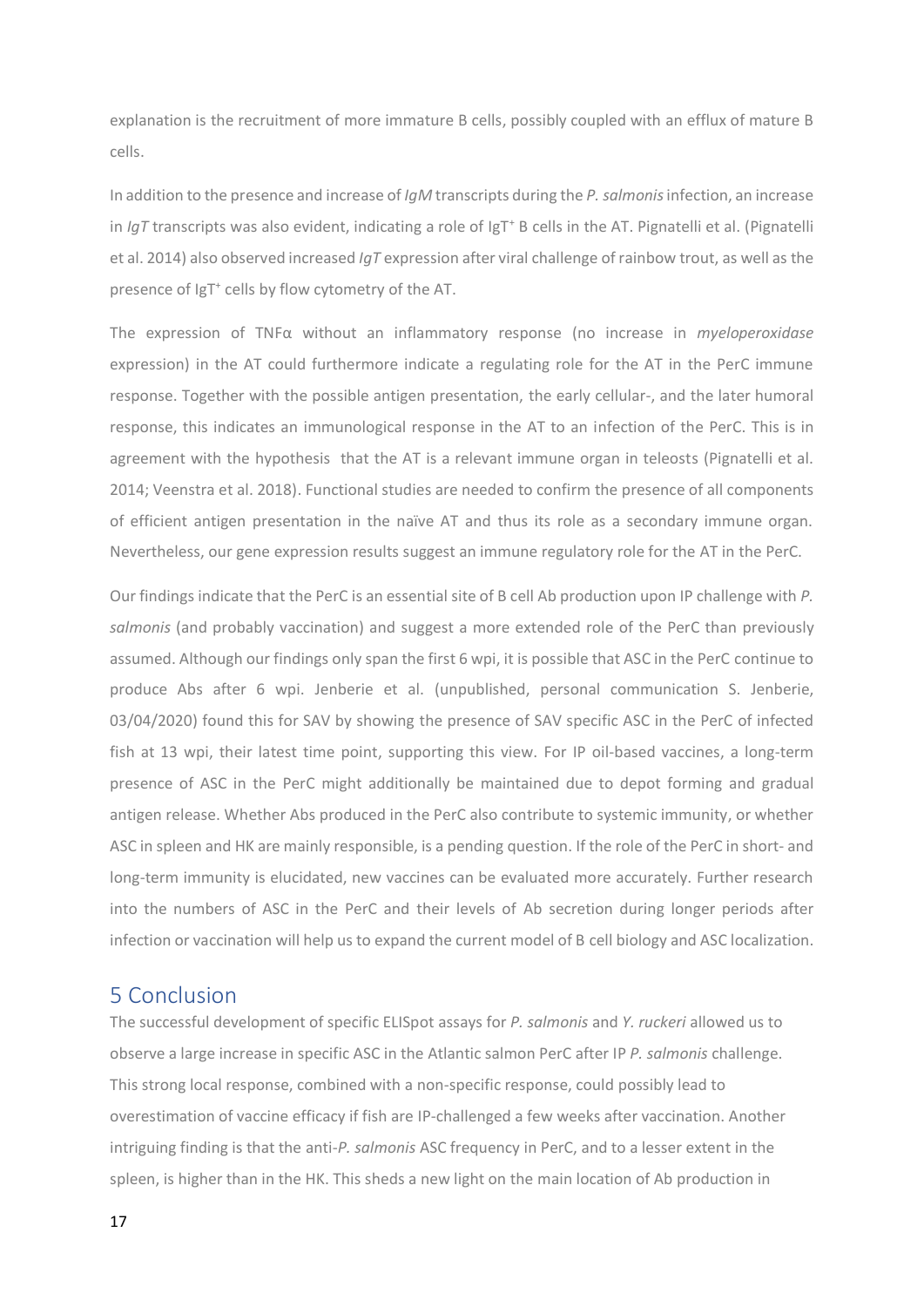infected salmon during the early response to *P. salmonis* infection and is a highly relevant issue related to different vaccination regimes. Finally, the expression of several immune cell markers indicates an immunological role for the AT in the PerC. Together, these findings suggest a more important role of the PerC after IP challenge and vaccination than previously held. Taking this into account could have important consequences for future vaccine development.

# Acknowledgements

We would like to acknowledge Dr. Marcos Mancilla and ADL Diagnostic Chile for the *P. salmonis* challenge strain and their support. Furthermore, we like to thank Lill-Heidi Johansen, NOFIMA, for the *Y. ruckeri* strain, dr. Karsten Skjødt for the anti-trout IgM Ab, and the company Cellular Technology Limited for support with ELISpot counting. We thank Guro Strandskog for her help with sampling, and Annemarie van der Zeeuw for her invaluable feedback during the writing process. Finally, we appreciate the Tromsø Aquaculture station for technical assistance with the challenge experiment and Rudi Caeyers and Rod Wolstenholme from the UiT graphical services section for graphical support.

### Publication bibliography

Abós, Beatriz; Castro, Rosario; Pignatelli, Jaime; Luque, Alfonso; González, Lucia; Tafalla, Carolina (2013): Transcriptional heterogeneity of IgM+ cells in rainbow trout (Oncorhynchus mykiss) tissues. In *PloS one* 8 (12), e82737. DOI: 10.1371/journal.pone.0082737.

Almendras, F. E.; Fuentealba, I. C. (1997): Salmonid rickettsial septicemia caused by Piscirickettsia salmonis:a review. In *Dis. Aquat. Org.* 29 (2), pp. 137–144. DOI: 10.3354/dao029137.

Bailey, Michael; Haverson, Karin; Miller, Bevis; Jones, Philip; Sola, Isabel; Enjuanes, Luis; Stokes, Christopher R. (2004): Effects of infection with transmissible gastroenteritis virus on concomitant immune responses to dietary and injected antigens. In *Clin. Diagn. Lab. Immunol.* 11 (2), pp. 337– 343. DOI: 10.1128/CDLI.11.2.337-343.2004.

Baumgarth, Nicole (2013): Innate-like B cells and their rules of engagement. In *Advances in experimental medicine and biology* 785, pp. 57–66. DOI: 10.1007/978-1-4614-6217-0\_7.

Bilal, Sumaira; Etayo, Angela; Hordvik, Ivar (2021): Immunoglobulins in teleosts. In *Immunogenetics*  73 (1), pp. 65–77. DOI: 10.1007/s00251-020-01195-1.

Bromage, Erin S.; Kaattari, Ilsa M.; Zwollo, Patty; Kaattari, Stephen L. (2004): Plasmablast and plasma cell production and distribution in trout immune tissues. In *Journal of immunology (Baltimore, Md. : 1950)* 173 (12), pp. 7317–7323. DOI: 10.4049/jimmunol.173.12.7317.

Castro, Rosario; Abós, Beatriz; González, Lucia; Granja, Aitor G.; Tafalla, Carolina (2017): Expansion and differentiation of IgM+ B cells in the rainbow trout peritoneal cavity in response to different antigens. In *Developmental and comparative immunology* 70, pp. 119–127. DOI: 10.1016/j.dci.2017.01.012.

Cossarini-Dunier, Muriel (1986): Secondary response of rainbow trout (Salmo gairdneri Richardson) to DNP-haemocyanin and Yersinia ruckeri. In *Aquaculture* 52 (2), pp. 81–86. DOI: 10.1016/0044- 8486(86)90027-X.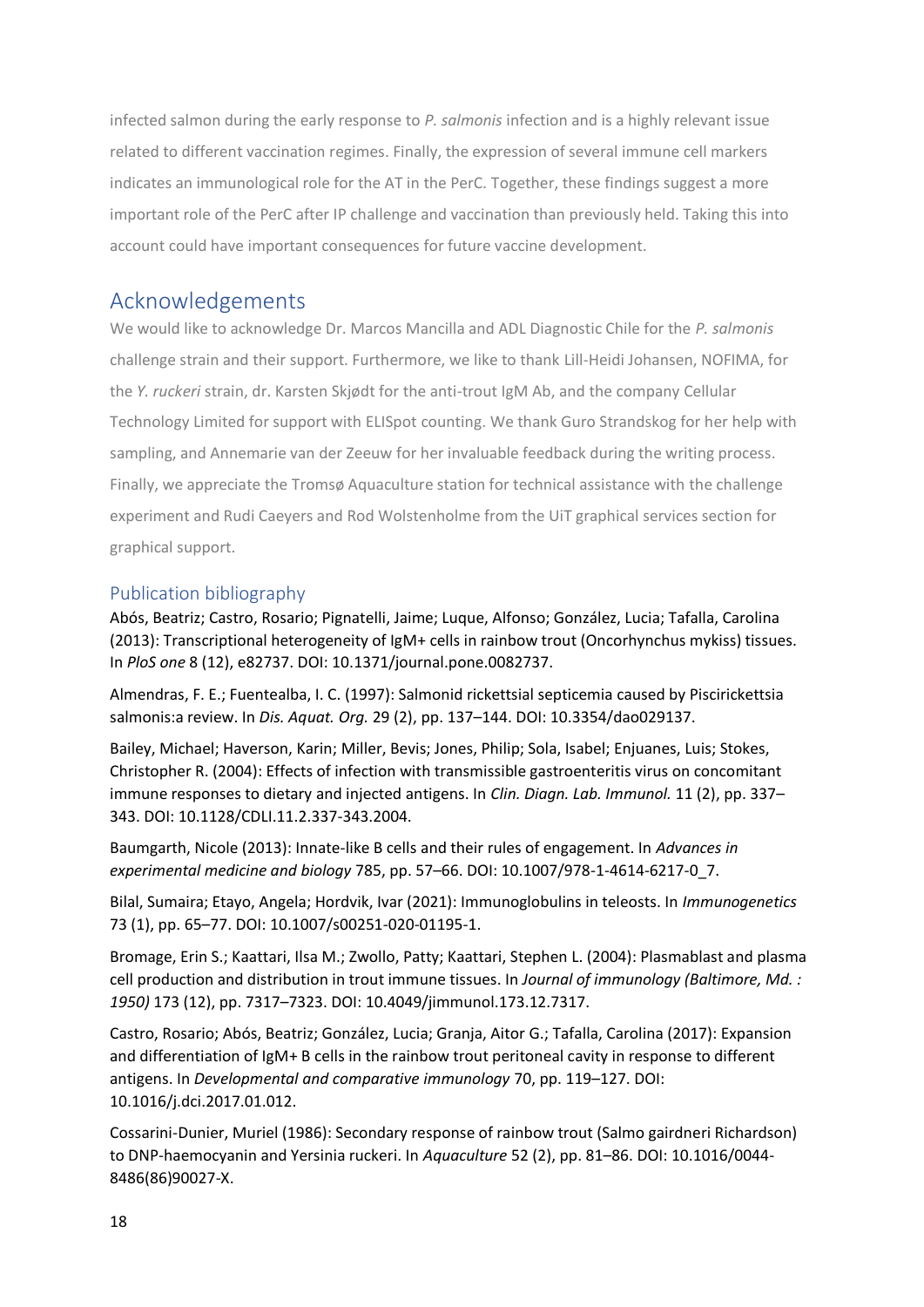Díaz-Rosales, Patricia; Muñoz-Atienza, Estefanía; Tafalla, Carolina (2019): Role of teleost B cells in viral immunity. In *Fish & shellfish immunology* 86, pp. 135–142. DOI: 10.1016/j.fsi.2018.11.039.

Evensen, Øystein (2016): Immunization Strategies against Piscirickettsia salmonis Infections: Review of Vaccination Approaches and Modalities and Their Associated Immune Response Profiles. In *Frontiers in immunology* 7, p. 482. DOI: 10.3389/fimmu.2016.00482.

Fryer, J. L.; Lannan, C. N.; Giovannoni, S. J.; Wood, N. D. (1992): Piscirickettsia salmonis gen. nov., sp. nov., the Causative Agent of an Epizootic Disease in Salmonid Fishes. In *International journal of systematic bacteriology* 42 (1), pp. 120–126. DOI: 10.1099/00207713-42-1-120.

Gunti, Sreenivasulu; Messer, Ronald J.; Xu, Chengfu; Yan, Ming; Coleman, William G.; Peterson, Karin E. et al. (2015): Stimulation of Toll-Like Receptors profoundly influences the titer of polyreactive antibodies in the circulation. In *Scientific reports* 5, p. 15066. DOI: 10.1038/srep15066.

Hedfors, Ida Aagård; Bakke, Hege; Skjødt, Karsten; Grimholt, Unni (2012): Antibodies recognizing both IgM isotypes in Atlantic salmon. In *Fish & shellfish immunology* 33 (5), pp. 1199–1206. DOI: 10.1016/j.fsi.2012.09.009.

Iliev, Dimitar B.; Jørgensen, Sven Martin; Rode, Marit; Krasnov, Aleksei; Harneshaug, Ingvill; Jørgensen, Jorunn B. (2010): CpG-induced secretion of MHCIIbeta and exosomes from salmon (Salmo salar) APCs. In *Developmental and comparative immunology* 34 (1), pp. 29–41. DOI: 10.1016/j.dci.2009.07.009.

Iliev, Dimitar B.; Thim, Hanna; Lagos, Leidy; Olsen, Randi; Jørgensen, Jorunn B. (2013): Homing of Antigen-Presenting Cells in Head Kidney and Spleen - Salmon Head Kidney Hosts Diverse APC Types. In *Frontiers in immunology* 4, p. 137. DOI: 10.3389/fimmu.2013.00137.

Intesal (Febuary 2014): EVALUACIÓN DE LA DURACIÓN DE LA EFICACIA DE VACUNNAS PARA EL CONTROL DE PISCIRRICKETTSIOSIS EN TRUCHA ARCOÍRIS Y SALMÓN DEL ATLÁNTICO MEDIANTE DESAFÍO POR COHABITAACIÓN. SEGUNDO REPORTE. Intesal. Chile.

Jenberie, Shiferaw; Peñaranda, Ma Michelle D.; Thim, Hanna L.; Styrvold, Morten Bay; Strandskog, Guro; Jørgensen, Jorunn B.; Jensen, Ingvill (2020): Salmonid Alphavirus Subtype 3 Induces Prolonged Local B Cell Responses in Atlantic Salmon (Salmo salar) After Intraperitoneal Infection. In *Frontiers in immunology* 11, p. 1682. DOI: 10.3389/fimmu.2020.01682.

Jenberie, Shiferaw; Thim, Hanna L.; Sunyer, J. Oriol; Skjødt, Karsten; Jensen, Ingvill; Jørgensen, Jorunn B. (2018): Profiling Atlantic salmon B cell populations: CpG-mediated TLR-ligation enhances IgM secretion and modulates immune gene expression. In *Scientific reports* 8 (1), p. 3565. DOI: 10.1038/s41598-018-21895-9.

Kaattari, S. (2002): Affinity maturation in trout: clonal dominance of high affinity antibodies late in the immune response. In *Developmental & Comparative Immunology* 26 (2), pp. 191–200. DOI: 10.1016/S0145-305X(01)00064-7.

Karatas, S.; Mikalsen, J.; Steinum, T. M.; Taksdal, T.; Bordevik, M.; Colquhoun, D. J. (2008): Real time PCR detection of Piscirickettsia salmonis from formalin-fixed paraffin-embedded tissues. In *Journal of fish diseases* 31 (10), pp. 747–753. DOI: 10.1111/j.1365-2761.2008.00948.x.

Korytář, Tomáš; Jaros, Joanna; Verleih, Marieke; Rebl, Alexander; Kotterba, Günter; Kühn, Carsten et al. (2013): Novel insights into the peritoneal inflammation of rainbow trout (Oncorhynchus mykiss). In *Fish & shellfish immunology* 35 (4), pp. 1192–1199. DOI: 10.1016/j.fsi.2013.07.032.

Lagos, Leidy X.; Iliev, Dimitar B.; Helland, Ronny; Rosemblatt, Mario; Jørgensen, Jorunn B. (2012): CD40L--a costimulatory molecule involved in the maturation of antigen presenting cells in Atlantic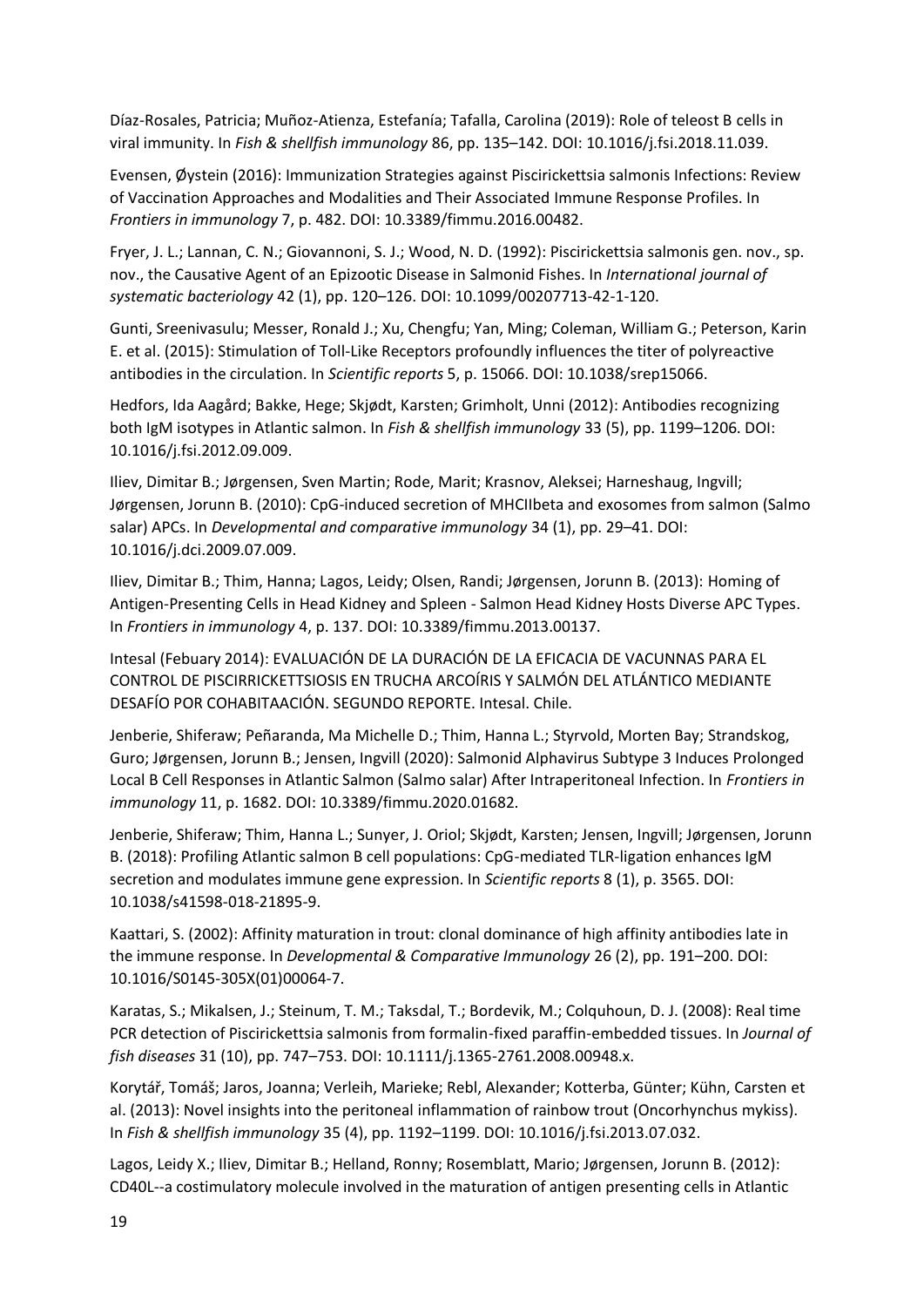salmon (Salmo salar). In *Developmental and comparative immunology* 38 (3), pp. 416–430. DOI: 10.1016/j.dci.2012.07.011.

Lorenzen, N. (2002): Immunity induced shortly after DNA vaccination of rainbow trout against rhabdoviruses protects against heterologous virus but not against bacterial pathogens. In *Developmental & Comparative Immunology* 26 (2), pp. 173–179. DOI: 10.1016/S0145- 305X(01)00059-3.

Lund, Hege; Bakke, Anne Flore; Sommerset, Ingunn; Afanasyev, Sergey; Schriwer, Geir; Thorisdottir, Audur et al. (2019): A time-course study of gene expression and antibody repertoire at early time post vaccination of Atlantic salmon. In *Molecular immunology* 106, pp. 99–107. DOI: 10.1016/j.molimm.2018.12.018.

Magnadóttir, Bergljót (2006): Innate immunity of fish (overview). In *Fish & shellfish immunology* 20 (2), pp. 137–151. DOI: 10.1016/j.fsi.2004.09.006.

Magor, Brad G. (2015): Antibody Affinity Maturation in Fishes-Our Current Understanding. In *Biology*  4 (3), pp. 512–524. DOI: 10.3390/biology4030512.

Maisey, Kevin; Montero, Ruth; Christodoulides, Myron (2017): Vaccines for piscirickettsiosis (salmonid rickettsial septicaemia, SRS): the Chile perspective. In *Expert review of vaccines* 16 (3), pp. 215–228. DOI: 10.1080/14760584.2017.1244483.

Muthupandian, A.; Waly, D.; Magor, B. G. (2021): Do ectothermic vertebrates have a home in which to affinity mature their antibody responses? In *Developmental and comparative immunology* 119, p. 104021. DOI: 10.1016/j.dci.2021.104021.

Peñaranda, Ma Michelle D.; Jensen, Ingvill; Tollersrud, Linn G.; Bruun, Jack-Ansgar; Jørgensen, Jorunn B. (2019): Profiling the Atlantic Salmon IgM+ B Cell Surface Proteome: Novel Information on Teleost Fish B Cell Protein Repertoire and Identification of Potential B Cell Markers. In *Frontiers in immunology* 10, p. 37. DOI: 10.3389/fimmu.2019.00037.

Pignatelli, Jaime; Castro, Rosario; González Granja, Aitor; Abós, Beatriz; González, Lucia; Jensen, Linda B.; Tafalla, Carolina (2014): Immunological characterization of the teleost adipose tissue and its modulation in response to viral infection and fat-content in the diet. In *PloS one* 9 (10), e110920. DOI: 10.1371/journal.pone.0110920.

Plant, Karen P.; Lapatra, Scott E. (2011): Advances in fish vaccine delivery. In *Developmental and comparative immunology* 35 (12), pp. 1256–1262. DOI: 10.1016/j.dci.2011.03.007.

Rozas, M.; Enríquez, R. (2014): Piscirickettsiosis and Piscirickettsia salmonis in fish: a review. In *Journal of fish diseases* 37 (3), pp. 163–188. DOI: 10.1111/jfd.12211.

Schmittgen, Thomas D.; Livak, Kenneth J. (2008): Analyzing real-time PCR data by the comparative C(T) method. In *Nat Protoc* 3 (6), pp. 1101–1108. DOI: 10.1038/nprot.2008.73.

Servicio Agrícola y Ganadero (2020): PRODUCTOS BIOLÓGICOS INMUNOLÓGICOS CON REGISTRO PROVISIONAL USO EN SALMÓNIDOS. Available online at

http://www.sag.cl/sites/default/files/lista\_salmonidos\_biol-inmunol\_registro\_provisional\_20-2- 2020.pdf, updated on 2/20/2020.

Smith, P. A.; Pizarro, P.; Ojeda, P.; Contreras, J.; Oyanedel, S.; Larenas, J. (1999): Routes of entry of Piscirickettsia salmonis in rainbow trout Oncorhynchus mykiss. In *Diseases of Aquatic Organisms* 37 (3), pp. 165–172. DOI: 10.3354/dao037165.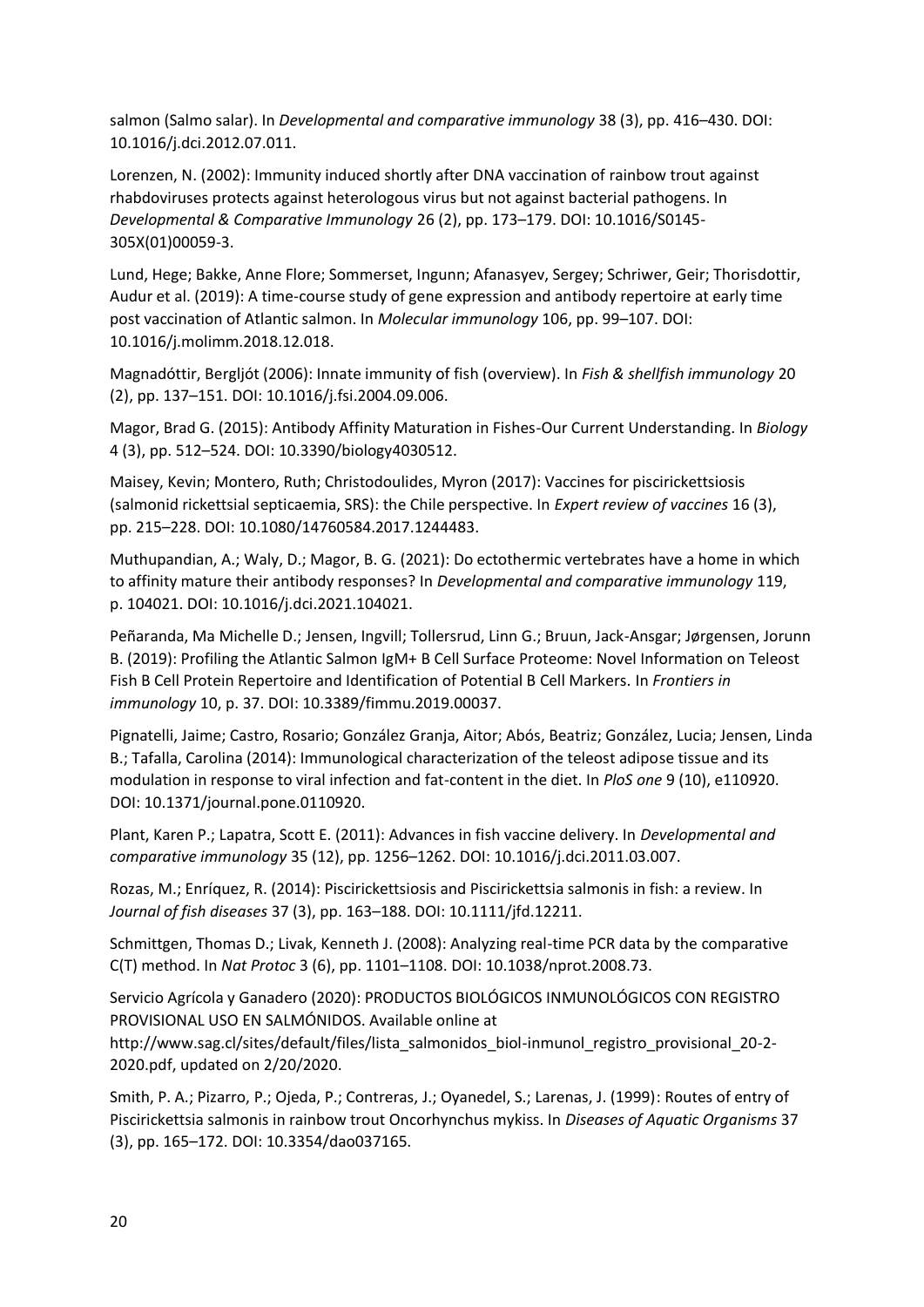Sobhkhez, Mehrdad; Krasnov, Aleksei; Robertsen, Børre (2018): Transcriptome analyses of Atlantic salmon muscle genes induced by a DNA vaccine against salmonid alphavirus, the causative agent of salmon pancreas disease (PD). In *PloS one* 13 (10), e0204924. DOI: 10.1371/journal.pone.0204924.

Steinel, Natalie C.; Bolnick, Daniel I. (2017): Melanomacrophage Centers As a Histological Indicator of Immune Function in Fish and Other Poikilotherms. In *Frontiers in immunology* 8, p. 827. DOI: 10.3389/fimmu.2017.00827.

Stosik, Michał P.; Tokarz-Deptuła, Beata; Deptuła, Wiesław (2019): Melanomacrophages and melanomacrophage centres in Osteichthyes. In *Central-European journal of immunology* 44 (2), pp. 201–205. DOI: 10.5114/ceji.2019.87072.

Strandskog, Guro; Villoing, Stéphane; Iliev, Dimitar B.; Thim, Hanna L.; Christie, Karen Elina; Jørgensen, Jorunn B. (2011): Formulations combining CpG containing oliogonucleotides and poly I:C enhance the magnitude of immune responses and protection against pancreas disease in Atlantic salmon. In *Developmental and comparative immunology* 35 (11), pp. 1116–1127. DOI: 10.1016/j.dci.2011.03.016.

Svenning, Steingrim; Gondek-Wyrozemska, Agata T.; van der Wal, Yorick Andreas; Robertsen, Børre; Jensen, Ingvill; Jørgensen, Jorunn B.; Edholm, Eva-Stina (2019): Microbial Danger Signals Control Transcriptional Induction of Distinct MHC Class I L Lineage Genes in Atlantic Salmon. In *Frontiers in immunology* 10, p. 2425. DOI: 10.3389/fimmu.2019.02425.

Thim, Hanna L.; Villoing, Stéphane; McLoughlin, Marian; Christie, Karen Elina; Grove, Søren; Frost, Petter; Jørgensen, Jorunn B. (2014): Vaccine Adjuvants in Fish Vaccines Make a Difference: Comparing Three Adjuvants (Montanide ISA763A Oil, CpG/Poly I:C Combo and VHSV Glycoprotein) Alone or in Combination Formulated with an Inactivated Whole Salmonid Alphavirus Antigen. In *Vaccines* 2 (2), pp. 228–251. DOI: 10.3390/vaccines2020228.

Tobar, Jaime A.; Jerez, Sofía; Caruffo, Mario; Bravo, Catalina; Contreras, Francisco; Bucarey, Sergio A.; Harel, Moti (2011): Oral vaccination of Atlantic salmon (Salmo salar) against salmonid rickettsial septicaemia. In *Vaccine* 29 (12), pp. 2336–2340. DOI: 10.1016/j.vaccine.2010.12.107.

Veenstra, Kimberly A.; Wangkahart, Eakapol; Wang, Tiehui; Tubbs, Lincoln; Ben Arous, Juliette; Secombes, Christopher J. (2018): Rainbow trout (Oncorhynchus mykiss) adipose tissue undergoes major changes in immune gene expression following bacterial infection or stimulation with proinflammatory molecules. In *Developmental and comparative immunology* 81, pp. 83–94. DOI: 10.1016/j.dci.2017.11.001.

Villumsen, Kasper Rømer; Koppang, Erling Olaf; Christensen, Dennis; Bojesen, Anders Miki (2017): Alternatives to mineral oil adjuvants in vaccines against Aeromonas salmonicida subsp. salmonicida in rainbow trout offer reductions in adverse effects. In *Scientific reports* 7 (1), p. 5930. DOI: 10.1038/s41598-017-06324-7.

Wilhelm, Vivian; Miquel, Alvaro; Burzio, Luis O.; Rosemblatt, Mario; Engel, Esteban; Valenzuela, Sebastián et al. (2006): A vaccine against the salmonid pathogen Piscirickettsia salmonis based on recombinant proteins. In *Vaccine* 24 (23), pp. 5083–5091. DOI: 10.1016/j.vaccine.2006.03.027.

Wu, Liting; Fu, Shengli; Yin, Xiaoxue; Guo, Zheng; Wang, Anli; Ye, Jianmin (2019a): Long-Lived Plasma Cells Secrete High-Affinity Antibodies Responding to a T-Dependent Immunization in a Teleost Fish. In *Frontiers in immunology* 10, p. 2324. DOI: 10.3389/fimmu.2019.02324.

Wu, Liting; Fu, Shengli; Yin, Xiaoxue; Leng, Wenna; Guo, Zheng; Wang, Anli; Ye, Jianmin (2019b): Affinity maturation occurs in channel catfish (Ictalurus punctaus) following immunization with a T-cell dependent antigen. In *Fish & shellfish immunology* 84, pp. 781–786. DOI: 10.1016/j.fsi.2018.10.057.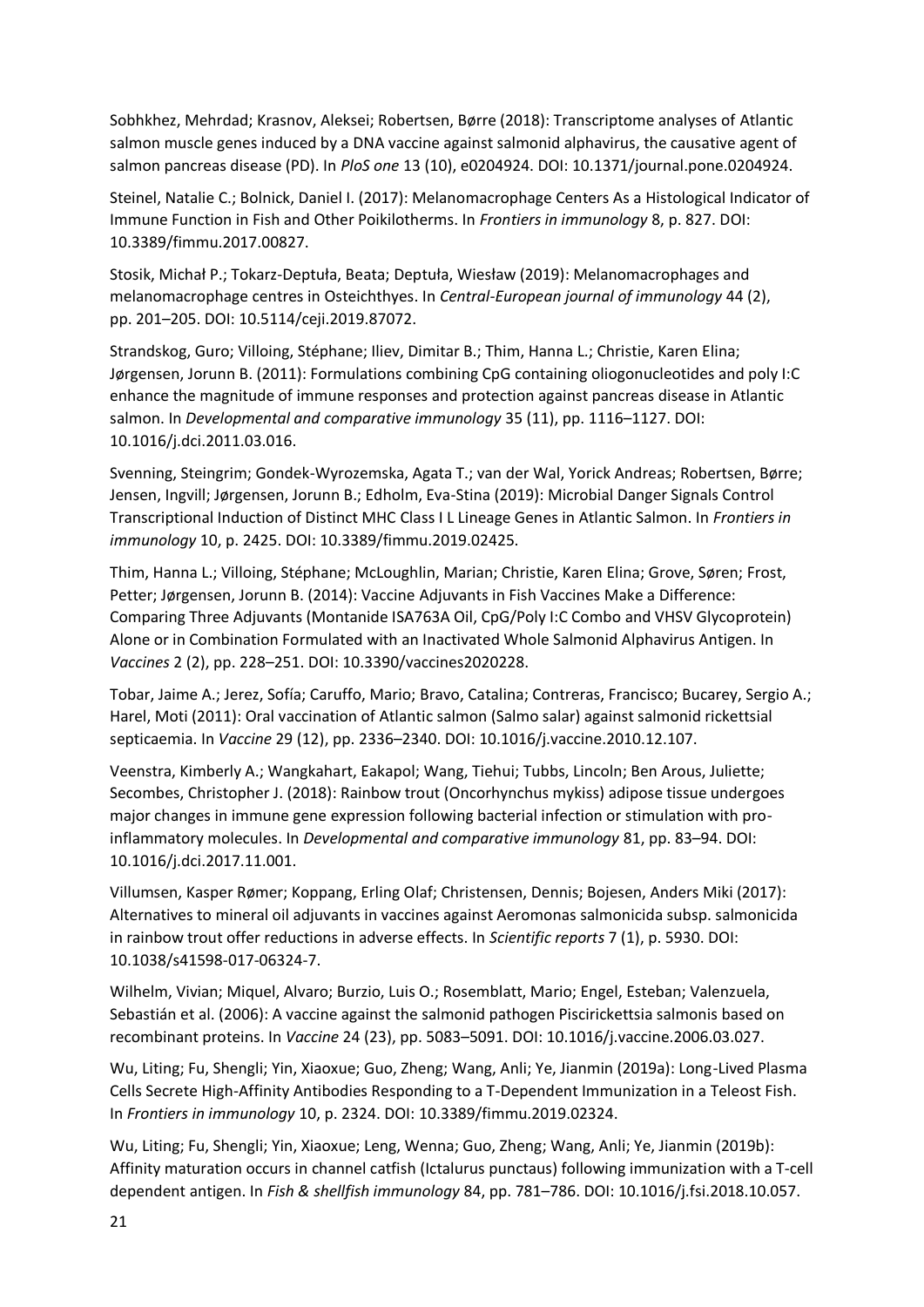Yamaguchi, Takuya; Quillet, Edwige; Boudinot, Pierre; Fischer, Uwe (2019): What could be the mechanisms of immunological memory in fish? In *Fish & shellfish immunology* 85, pp. 3–8. DOI: 10.1016/j.fsi.2018.01.035.

Ye, Jianmin; Kaattari, Ilsa M.; Ma, Cuiyan; Kaattari, Stephen (2013): The teleost humoral immune response. In *Fish & shellfish immunology* 35 (6), pp. 1719–1728. DOI: 10.1016/j.fsi.2013.10.015.

Zwollo, Patty; Haines, Ashley; Rosato, Pam; Gumulak-Smith, Juliann (2008): Molecular and cellular analysis of B-cell populations in the rainbow trout using Pax5 and immunoglobulin markers. In *Developmental & Comparative Immunology* 32 (12), pp. 1482–1496. DOI: 10.1016/j.dci.2008.06.008.

# Figure captions

Figure 1. *P. salmonis* **DNA copies, leukocytes, and total IgM ASC in infected Atlantic salmon (a)** *P. salmonis* 16S DNA copies per 1 x 10<sup>6</sup> peritoneal cavity leukocytes from negative control (NC) and *P. salmonis* infected Atlantic salmon. n=8 for the infected salmon at all time points. At 3 days post infection, 8 NC fish were pooled in 3 pools, and at 3- and 6-weeks post infection, 8 NC fish were pooled in 1 pool. Individual measurements shown as squares and triangles. **(b)** Total number of leukocytes from NC and *P. salmonis* infected Atlantic salmon per organ. **(c & d)** Number of total IgM ASC per 12500 leukocytes (c) or per organ (d) from NC and *P. salmonis* infected Atlantic salmon. n=8 for all time points, except for day 0 (n=4). Individual measurements shown as dots. (\*) Statistically significant ( $p < 0.05$ ) between the infected group and the NC, error bars indicate 95% confidence interval. **(e)** Representative total IgM ELISpot wells from NC and *P. salmonis* infected head kidney, spleen, and peritoneal cavity at 6 weeks post infection.

22 Figure 2. **Specific and non-specific ASC and antibody responses in** *P. salmonis* **infected Atlantic salmon. (a & b)** Number of anti-*P. salmonis* IgM ASC per 250000 leukocytes (a) or per organ (b) from negative control (NC) and *P. salmonis* infected Atlantic salmon. n=8 for all time points. **(c & d)** Number of anti-*Y. ruckeri* IgM ASC per 250000 leukocytes (c) or per organ (d) from NC and *P. salmonis* infected Atlantic salmon. n=1-3 for 3 weeks and n=8 for 6 weeks (NC: PerC n=2). **(e - g)** Relative amount of anti-*P. salmonis*(e), anti-*Y. ruckeri* (f), and anti-TNP-KLH (g) IgM in serum of NC and infected Atlantic salmon presented as a percentage of an included standard (pooled sera from infected fish at 6 weeks post infection for *P. salmonis* and TNP-KLH; serum from salmon vaccinated against *Y. ruckeri* for *Y. ruckeri*). n=8 for all time points, except 0 days (n=4, pooled in 1) and infected salmon at 6 weeks post infection (n=12). At 3 days post infection the 8 samples were pooled in 3 pools. Individual measurements shown